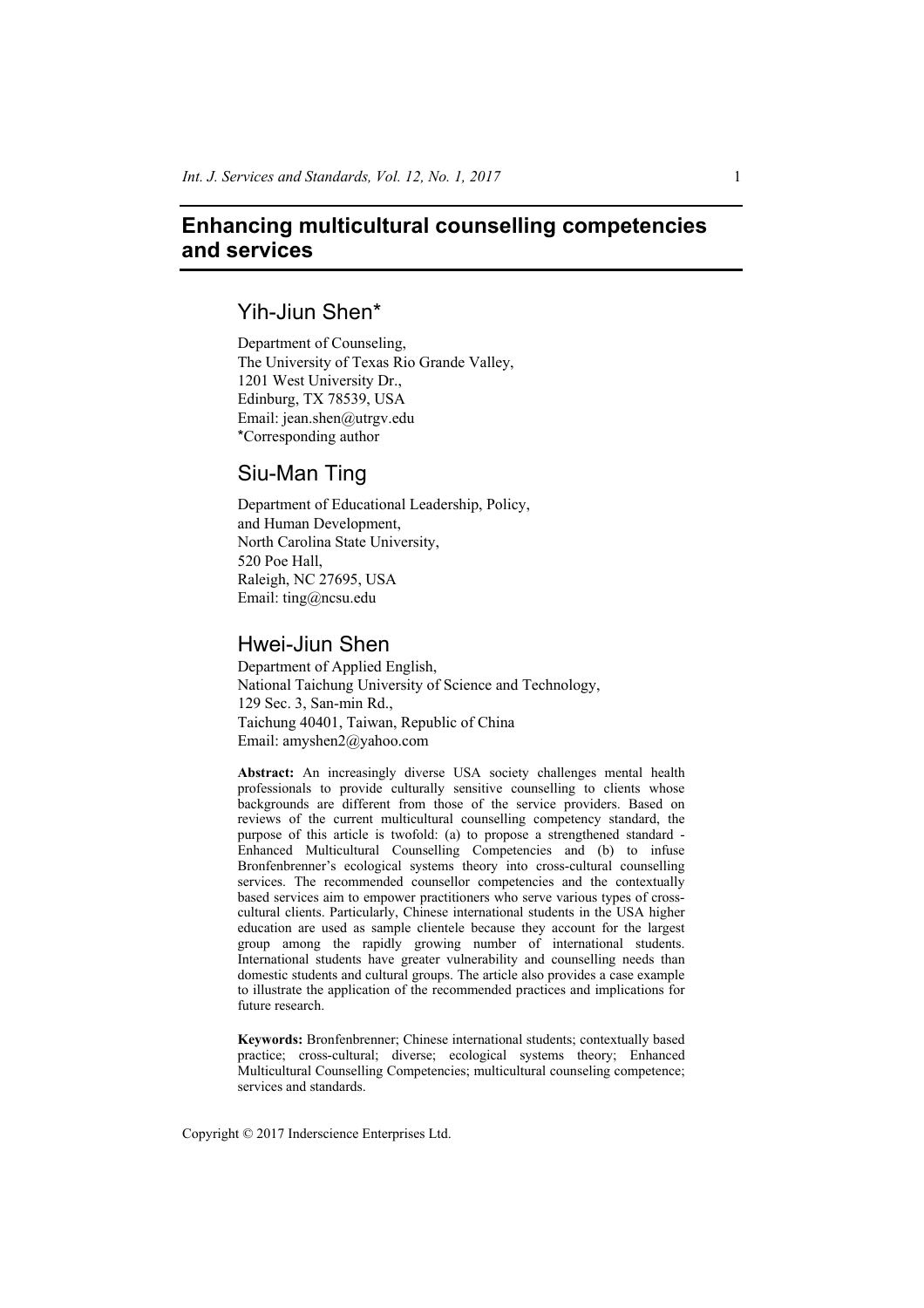**Reference** to this paper should be made as follows: Shen, Y-J., Ting, S-M. and Shen, H-J. (2017) 'Enhancing multicultural counselling competencies and services', *Int. J. Services and Standards*, Vol. 12, No. 1, pp.1–30.

**Biographical notes:** Dr. Yih-Jiun Shen is an Associate Professor in the Department of Counselling, The University of Texas Rio Grande Valley, USA. She studies multicultural counselling, school counselling and play therapy. She was a recipient of the Leadership in International Collaboration Award of the Association for Counsellor Education and Supervision in the USA. She has served on the editorial and advisory board of the International Journal of Play Therapy for nine years. She has presented in professional conferences and published in major journals including the *International Journal for the Advancement of Counselling, International Journal of Play Therapy, Journal for Specialists in Group Work, Journal of Career Development, Journal of Creativity in Mental Health* and *Professional School Counseling*.

Dr. Siu-Man Raymond Ting is a Professor of Counselling, Program Coordinator of Counsellor Education and Director of Graduate Programs of the Department of Educational Leadership, Policy and Human Development at North Carolina State University, USA. He studies college student development, career development, mental health issues, international students and online education. Dr. Ting has over 190 publications and presentations. He has developed the Careersbridge.org, which provides free online career assessment and other services for Chinese. He is an Associate Editor of the *Journal of Student Affairs Research and Practice*. He has also served on many editorial boards including the *Journal of College Counselling*, *Asian Journal of Counselling*, *Asian Journal of Social Psychology* and *The Career Development Quarterly.*

Dr. Hwei-Jiun Shen is an Associate Professor in the Department of Applied English, the National Taichung University of Science and Technology, Taiwan, the Republic of China. She focuses her research on teaching English as a foreign language, as well as curriculum and instruction designing for foreign language education. She has published her articles primarily in *Foreign Language Annals*, the official journal of the American Council on the Teaching of Foreign Languages.

#### **1 Introduction**

Currently, about 975,000 international students are pursuing higher education in the United States of America (USA), a 73% increase in the total number of international students compared to the year 2006 (Institute of International Education, 2016a, 2016b). In particular, Chinese international students/scholars have increased from about 17% in the 1990s to 33% in 2015 (Institute of International Education, 2016a; Liu, 2016; Ministry of Education, the Republic of China, 2016). Chinese international students constitute the largest foreign student group in the US higher education (Institute of International Education, 2016a). The authors use them as sample clientele to propose two initiatives:

a An enhanced multicultural counselling competency standard for American counsellors.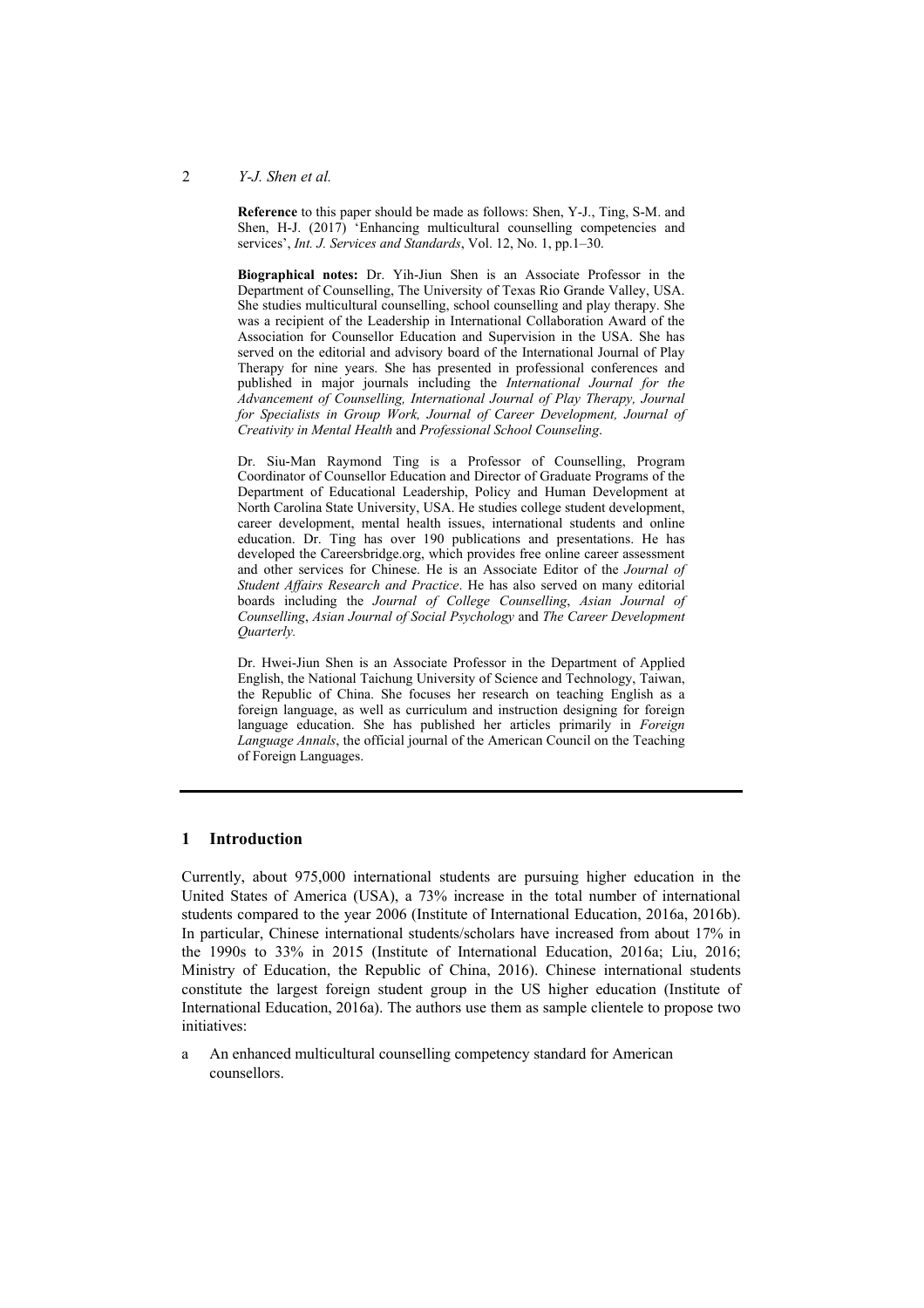## *Enhancing multicultural counselling* 3

b Ecologically/contextually based counselling services for counsellors to better serve clients whose cultural backgrounds are different from those of the counsellors.

#### *1.1 Concerns of international students in the USA*

Studies have shown that before arriving on campus, most international students anticipate positive experiences studying in the USA; however, shortly after arrival, many start to experience culture shock and difficulties. Culture shock is especially exacerbated in those students who come from the non-Western world, such as Asia, Africa, the Middle East and South America (McClure, 2007; Shen and Herr, 2004). The feelings of loneliness, social isolation or social loss quickly diminish the pre-sojourn expectations and excitement (Bertram et al., 2014; McClure, 2007; Sherry et al., 2010). In addition to sharing academic challenges with domestic students, international students are required to negotiate the American system; to use English - oftentimes their non-native language for advanced academic learning, socialisation and daily living; to build new networks; and to constantly adapt themselves to cultural differences (Sherry et al., 2010; Wu et al., 2015). The students often experience homesickness, anxiety, depression and feelings of inferiority, which may even affect the students' perceptions of other people (McClure, 2007; Wu et al., 2015; Yamazaki et al., 1997). The unremitting tension and frustration may even lead to suicidal ideation or serious mental illness (Mori, 2000).

#### *1.2 Gaps between international students and counselling services*

Despite the USA's standing as the leading host to foreign students in the world (Institute of International Education, 2016c), campus services have been developed mainly for domestic students (Shen and Herr, 2004; Wu et al., 2015; Yan and Berliner, 2011). On one hand, studies show campus services, including mental health services, have not met the needs of foreign students, such as the Chinese (Shen and Herr, 2004; Wu et al., 2015; Yan and Berliner, 2011). On the other hand, similar to Asian Americans and certain domestic cultural groups (Ting and Hwang, 2009), many international students with psychological concerns are sceptical about the usefulness of these services (Xie, 2008; Zhang and Dixon, 2003). Others have never thought about seeking counselling, or they tend to postpone seeking professional help until other resources (e.g. family, friends) are exhausted or the issues have become severe (Sue and Sue, 2013; Wang and Kim, 2010; Xie, 2008; Zhang and Dixon, 2003). In a study with Asian international students, Frey and Roysircar (2006) found the students' behaviour in seeking professional assistance was highly associated with their acculturation.

## *1.3 Meeting the counselling needs via strengthening counsellors' multicultural cultural competence*

Recognising the gaps among the needs of the clientele, deficiencies in services provided and client motivation or acculturation, some scholars have advocated strategies for mental health professionals to better serve culturally different clients. One strategy is to have linguistic and ethnically matched counsellors ready to serve cultural groups (Shen, in press; Shen and Lowinger, 2007; Sue and Zane, 1987; Wang and Kim, 2010). Although the background match may grant the counsellor more *ascribed credibility*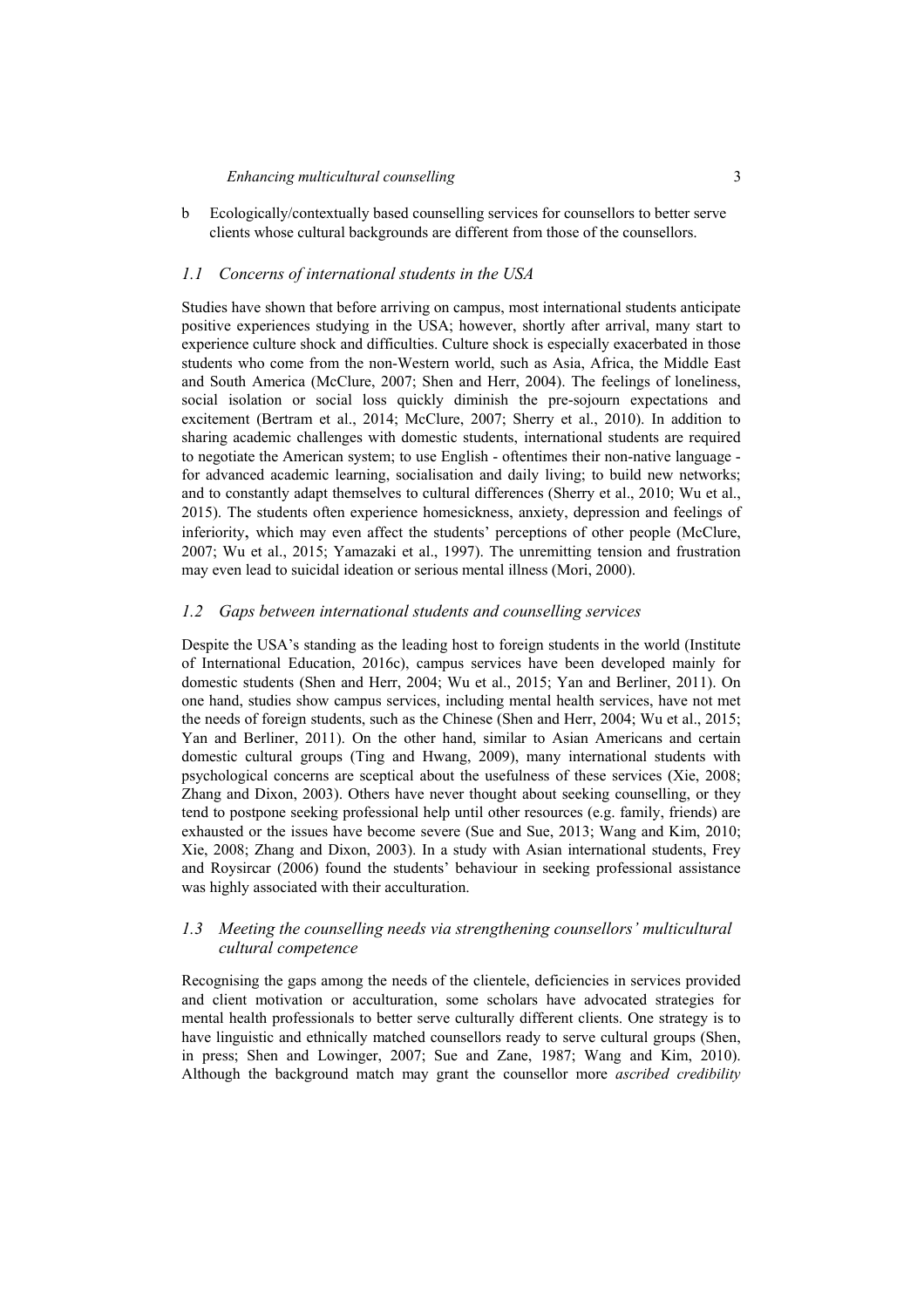(Shen, 2016; Sue and Zane, 1987), it is not available in many geographic locations of the country (Wang and Kim, 2010). According to the American Psychological Association (Wang and Kim, 2010), 87.5% of psychologists are Caucasian/European Americans and only 1.7% are Asian/Pacific Islanders. This finding parallels the results of other national and local surveys with counsellors (Chao, 2012; Holcomb-McCoy, 2005; Holcomb-McCoy et al., 2008; Shen, in press). Meanwhile, according to the Associated Press (2012), as soon as 2019, Caucasian/European American youth will no longer be the ethnic majority youth in the country. As such, counselling service providers are facing a daunting task in answering the needs of the rapidly diversifying clientele, including Chinese international students (Zhang and Dixon, 2003). While the ascribed credibility is less likely to be achieved nationwide in the near future, counsellors can strengthen their *achieved credibility* (Shen, 2016; Sue and Zane, 1987) by enhancing their multicultural counselling competencies (Wang and Kim, 2010). The terms *counsellor, mental health professional*, *psychologist, practitioner* and *therapist* are used interchangeably below. The terms *counselling* and *psychotherapy* are also applied interchangeably in this article.

## *1.4 Definition of multicultural counselling competence*

The authors define 'multicultural counselling competence' as the ability of mental health professionals to serve counselling clients whose cultural backgrounds are different from those of the service providers via a proper understanding of, respect for and response to the clients' values, attitudes, beliefs and cultural norms. Based on this definition, we attempt to propose a new standard to strengthen the quality and usefulness of cross-cultural counselling.

#### *1.5 Purpose of the article*

This article is twofold:

- a To expand the counselling standard.
- b To enrich counselling services.

First, this article focuses on one way to enhance the cross-cultural competencies of American counsellors, especially Caucasian/European American counsellors whose cultural origins are different from clients of other backgrounds. The authors expand the model of Sue et al. (1992) by proposing additional competency domains to enrich the existing multicultural counselling competency standards. Second, for the campus counselling services, the authors incorporate Bronfenbrenner's (1979, 1986, 1992), Bronfenbrenner and Ceci (1994) ecological systems theory, which emphasises environmental and cultural influences on individuals' development. Traditionally, much less attention has been paid to the effect of cultural or contextual factors on the counselling process or on professionals' competence (Coleman, 2004). Compared with domestic students and cultural groups, international students are at higher risk for psychological problems (McClure, 2007; Wu et al., 2015) and have greater vulnerability and demands for cultural adjustments. Furthermore, Chinese students account for the largest group of international students in the USA. Therefore, to illustrate how the proposed concepts discussed herein can be applied to a cultural group, the authors will use Chinese international students as examples in this article. As a note, multicultural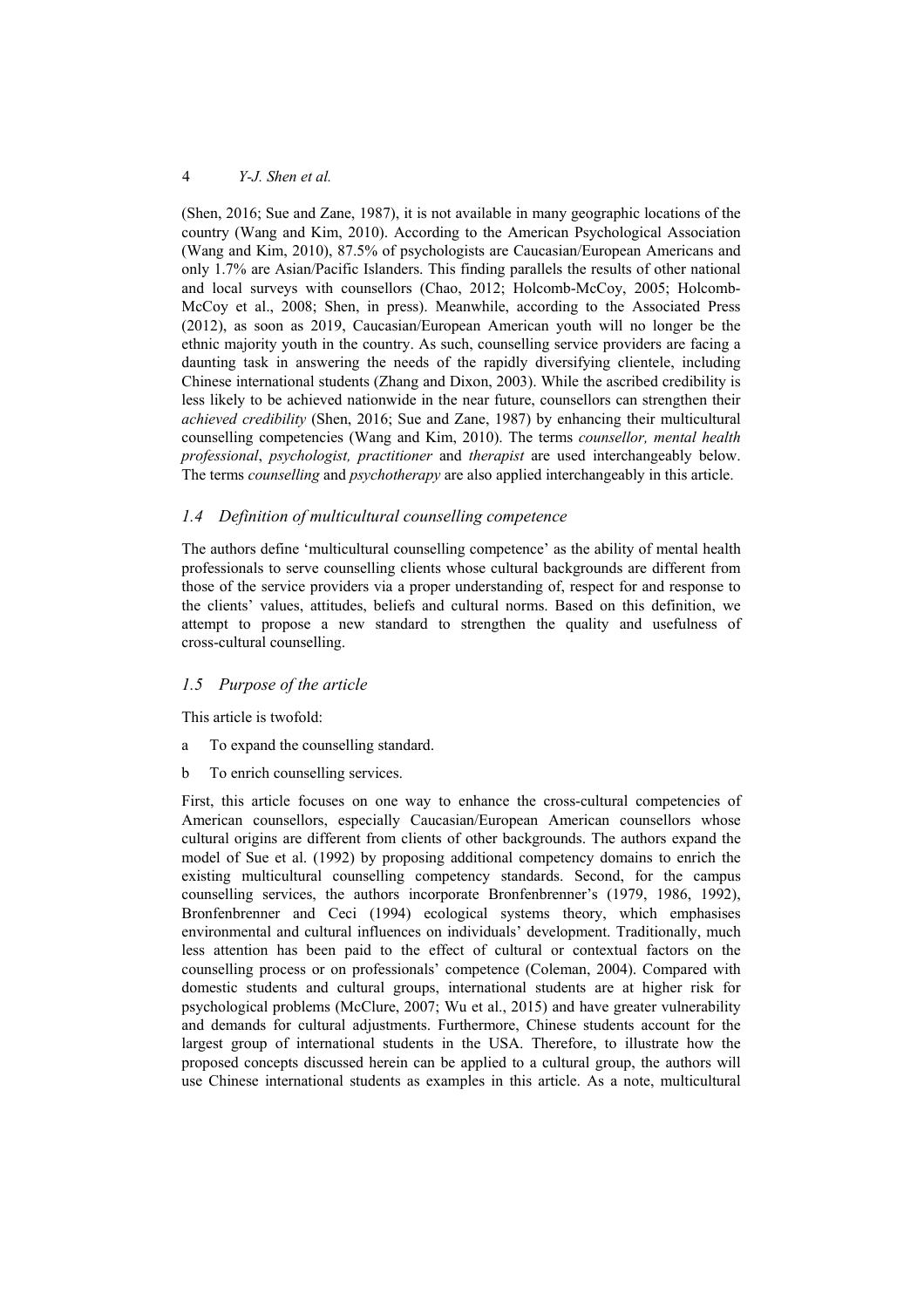issues have been addressed recently in the discipline of *services and standards* (Essounga-Njan et al., 2013; Essounga-Njan, 2015). Along the same line, this article intends to take the field of services and standards to a new dimension, strengthening practices in the counselling profession.

The following sections will address these specific areas: the identification of the baseline service standard of multicultural counselling competencies; the enhancement of the standard, including original domains (i.e. awareness, knowledge, skills) and the addition of two domains (i.e. comfort, challenge); the operational procedure of the enhanced standard (Enhanced Multicultural Counselling Competencies); the infusion of Bronfenbrenner's ecological systems theory into multicultural counselling services; an explanation of the Chinese values influencing Chinese foreign students and scholars and finally, the operationalisation of the model - a case example demonstrating the application of the enhanced competency standard and suggested service model with a Chinese international student studying at an American university.

## **2 Identification of the baseline standard of multicultural counselling competency**

In 1992, the *Journal of Counseling and Development* and the *Journal of Multicultural Counseling and Development* jointly published the article *Multicultural Counseling Competencies and Standards: A Call to the Profession* by Sue et al. (1992). The tripod model of *Competencies and Standards*, which evolved from the original work of Sue et al. (1982) and later were operationalised by Arredondo et al. (1996), emphasises three domains (knowledge, awareness and skills) of counsellors when working with clients from diversified multicultural backgrounds. A multiculturally competent mental health professional who abides by the Sue et al. (1992) model should possess the following domains of competencies:

- a Awareness of the worldviews of the counsellor and client and how both of them are the products of cultural conditioning.
- b Knowledge of counsellors' own and clients' worldviews, cultural groups and the socio-political influences on clients.
- c Skills essential to work with culturally different clients.

Based on this model (Sue et al., 1992) and other documents in this area (Arredondo et al., 1996; Sue et al., 1982), the APA approved the *Guidelines on Multicultural Education, Training, Research, Practice, and Organizational Change for Psychologists* in 2002 (APA, 2016). Similarly, the American Counseling Association (ACA, 2003) also endorsed the multicultural counselling competencies based on the same model (Sue et al., 1992) and other statements (Arredondo and D'Andrea, 1995) in 2003. These actions were intended to facilitate philosophical changes to integrate inclusiveness, altruism, justice and the like into the foundation of counselling services (Sue et al., 1992). On one hand, several professionals opposed the competencies (Patterson, 2004; Vontress and Jackson, 2004). In addition, Weinrach and Thomas (2004) argued that the APA had developed "discretionary guidelines, not mandatory standards", and ACA 'endorse[d] rather than adopt[ed]' (p. 84) the multicultural counselling competencies. On the other hand, Arredondo and Toporek (2004) and Coleman (2004) were in line with Constantine et al.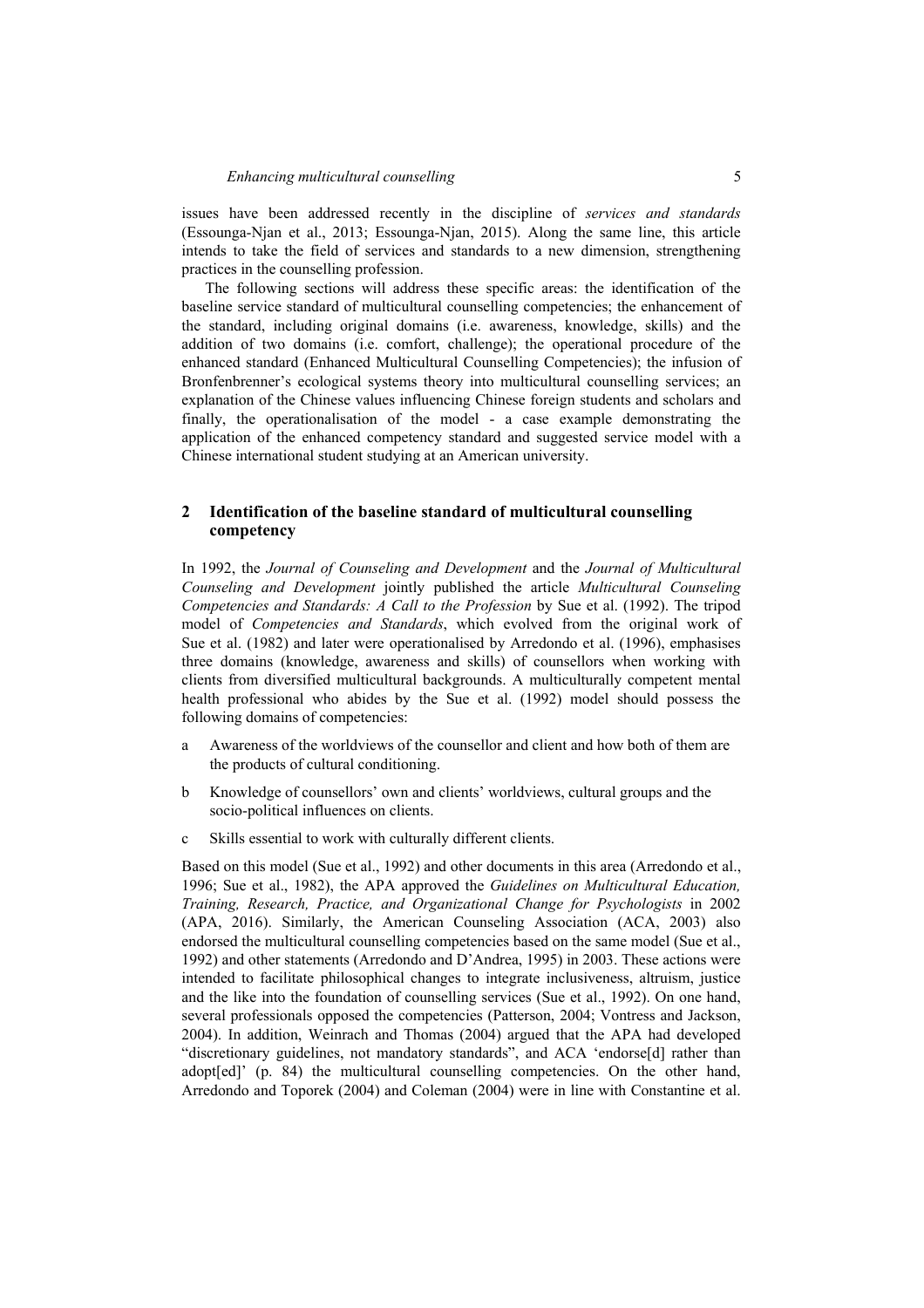(2002) who claimed that the model had achieved its mainstay status of the discipline. Scholars debated the appropriateness of the identified multicultural counselling competencies, whether there should be standards, and the adequacy of the operationalised procedure (Arredondo and Toporek, 2004; Coleman, 2004; Patterson, 2004; Weinrach and Thomas, 2002, 2004). Despite the debate, Worthington et al. (2007) found that the model has been widely accepted in the field, after reviewing 75 articles published between 1986 and 2005. The growing literature provides further evidence that the concept of multicultural counselling competency has gradually achieved standing in the field (Chao, 2012; Hill et al., 2013; Quin, 2013; Shallcross, 2013; Shen and Lowinger, 2007; Worthington et al., 2007). To this end, the authors of this article are treating the tripod model concept as the core *standard* for counsellors' multicultural counselling competence.

#### **3 Enhancement of the standard**

In their earlier work, Sue et al. (1982) challenged the psychological counselling profession to develop competencies that are more sophisticated for professionals, so they can work more effectively with culturally diverse clientele. Sue et al. (1992) described 31 specific competencies under the three major domains. Arredondo et al. (1996) further elaborated the concepts into 119 explanatory statements. Despite the expansion, Arredondo and Toporek (2004) reminded counselling professionals to treat the standard as a living document and continually refine it in accordance with evolving socio-cultural and political issues that affect clients.

#### *3.1 Expanded competency models based on client-related perspectives*

To help counsellors enhance their competencies, scholars have tried to expand the standard by including more client-related perspectives over the past few decades (Constantine et al., 2002). For instance, Sodowsky et al. (1994) suggested a four-factor model consisting of the following domains:

- a Multicultural counselling skills
- b Awareness
- c Knowledge
- d Relationship

Holcomb-McCoy and Myers (1999) also suggested a five-factor model:

- a Multicultural knowledge
- b Multicultural awareness
- c Multicultural terminology (i.e. counsellors' ability to define terms, such as discrimination)
- d Racial identity (i.e. counsellors' knowledge of racial identity development theories germane to clients)
- e Multicultural skills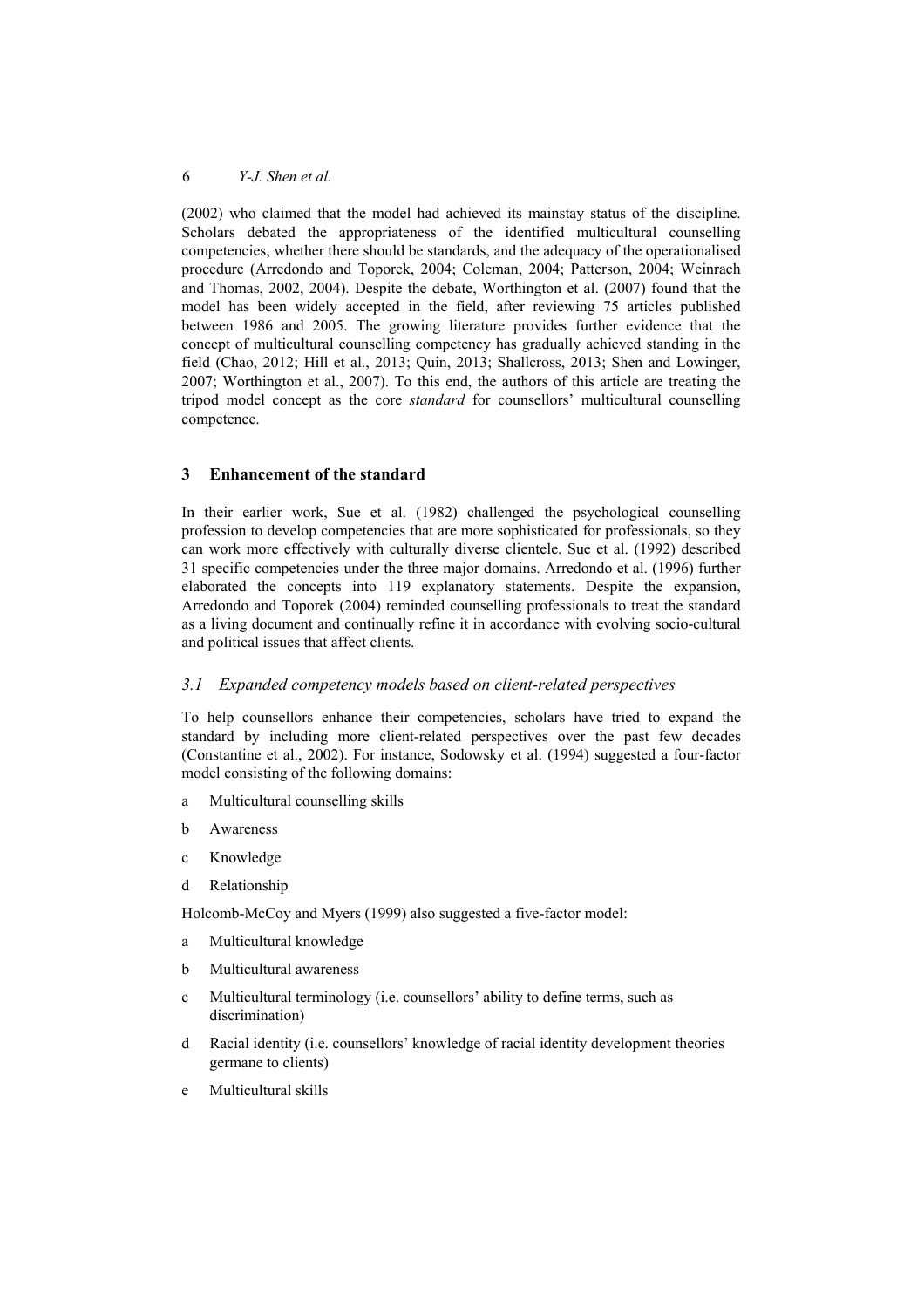Constantine and Ladany (2001) further proposed two competency domains to add to Sue et al.'s (1992) three-domain model:

- a Counsellors' understanding of clients' unique variables (e.g. personality traits, personal values, cultural group memberships)
- b Counsellors' establishment of an effective working alliance with clients

Regardless of the efforts of these scholars, none of them deliberately developed their ideas into concrete guidelines for real-world practice.

#### *3.2 Unaddressed issues in previous models*

In addition to the lack of concrete guidelines for real practice, all of the aforementioned models, including the original tripod model, ask practitioners to create client-comfort services ultimately; however, these models fail to ask practitioners two introspective yet fundamental questions. First, how comfortable are the counsellors when placing themselves into the interpersonal dynamics with a client whose cultural background, worldviews, customs, reasoning processes and life experiences are very different from or even opposite to those of the counsellor? To provide successful services, counsellors have been urged to be genuine and congruent in the counselling process (Ivey et al., 2013). It may not be a problem to apply these skills when counsellors are serving clients of similar cultural backgrounds. However, it may not be the case when the two parties are very different, not only externally, but internally. While the goal is to help clients feel comfortable, it should be equally important to reach a balance between client-comfort and counsellor-comfort.

Second, how courageous are counsellors in challenging themselves to explore the unfamiliar? During cross-cultural contact, differences exist between the two parties most of the time, if not all the time. An intrinsic, on-going motion is necessary for counsellors to engage themselves in the unfamiliar. Dr. Mark Pope, a former president of ACA, once said 'multiculturally competent' is an inappropriate term to describe counsellors "because 'competent' implies that they are complete, finished" (Shallcross, 2013, para. 26). After attaining the three domains (i.e. awareness, knowledge and skills), many counsellor trainees believe they are competent. They regard themselves as already accomplishing the 'requirement'. In other words, no existing domains have highlighted any on-going momentum adhering to the standard of multicultural counselling competence.

## *3.3 The needs for new competencies highlighting on-going momentum and intrinsic integration*

An effective counsellor must be able to reach a proper balance around the cross-cultural dissonance. This process relies on counsellors' internal integration. Sue et al.'s (1992) model has not provided a conduit for counsellors to integrate the dissonance internally.In fact, the Association of Multicultural Counseling and Development primarily proposed the multicultural counselling competencies with the hope of establishing a universal standard for multicultural training curriculum and counsellor practice (Arredondo et al., 1996; Sue et al., 1992). Indeed, the perspective of this original standard was tilted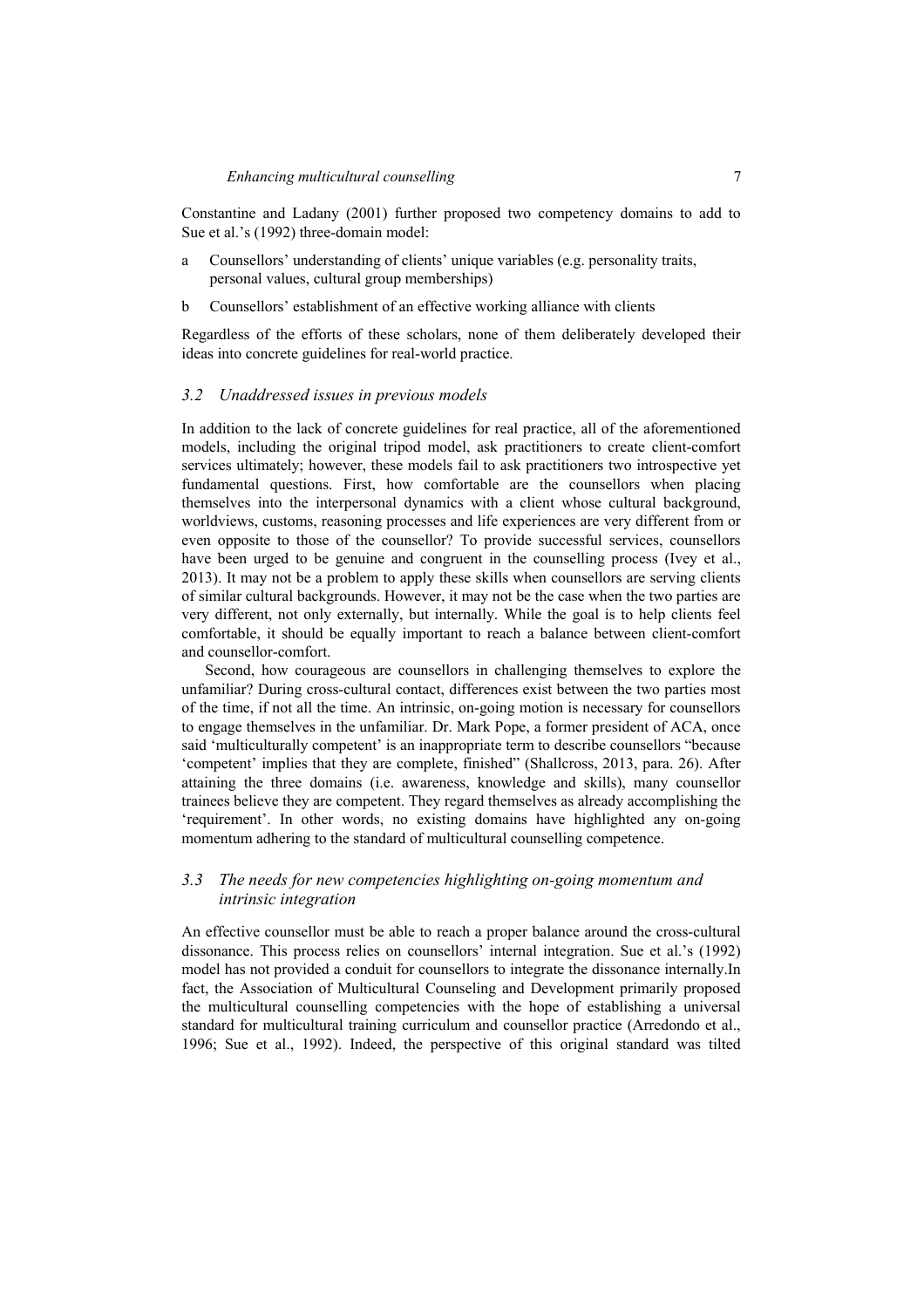towards the trainers' expectations for counsellor trainees. While trainers may require trainees to attain the three domains, there are additional areas, such as counsellors' self-comfort and willingness to engage in the unfamiliar, which are more intrinsically motivated and cannot be taught by trainers. These areas allow counsellors opportunities to process integration within themselves. When the intrinsic integration is missing in the tripod model, counsellors' overall multicultural competency is lacking a humanistic feature, thus appearing to be mechanical. Recently, Shen (in press) tackled the issue using comfort and challenge levels as alternatives to measure school counsellors' multicultural counselling competence in working with Asian American students. Again, the aspects of comfort and challenge have not been developed into practice aiming to enhance counsellors' multicultural counselling competence.

## *3.4 Proposal of Enhanced Multicultural Counselling Competencies*

To strengthen the production of counsellors with more internal and humanistic integration, the authors propose an enhanced standard for multicultural counselling competence. This conceptualisation retains the tripod model of Sue et al. (1992) but incorporates the recommendations of Shen (in press). This broadened construct, Enhanced Multicultural Counselling Competencies, consists of five dimensions:

- a Awareness
- b Knowledge
- c Skills
- d Comfort
- e Challenge

The following sections will detail the two additional domains. After that, the authors will concisely address operational guidelines for each of the five domains.

## *3.5 Definition of comfort domain - a new competency*

The proposed comfort domain refers to the interpersonal processes associated with comfort and trust between the counsellor and client. Counsellors who are truly peaceful and free from the feelings of unease, awkwardness, constraint and anxiety, regardless of any cultural differences between the counsellors and their clients, can be considered as demonstrating a proper level of comfort domain. Counselors are likely to develop an undesirable dynamic if they are not comfortable (or cannot build trust) with clients who hold different worldviews, cultural norms or values; if they cannot manage this crosscultural dissonance within; if they ignore consciously (or unconsciously) the unbalanced feelings within or if they cannot cope with clients' language or communication difficulties. For instance, countertransference is one type of an undesirable dynamic. Countertransference is a situation that may occur when a counsellor develops certain emotions towards the client (Hayes et al., 2011; Shen, in press). It could sabotage counselling relationships and outcomes (Shen, in press; Sodowsky et al., 1994). Rather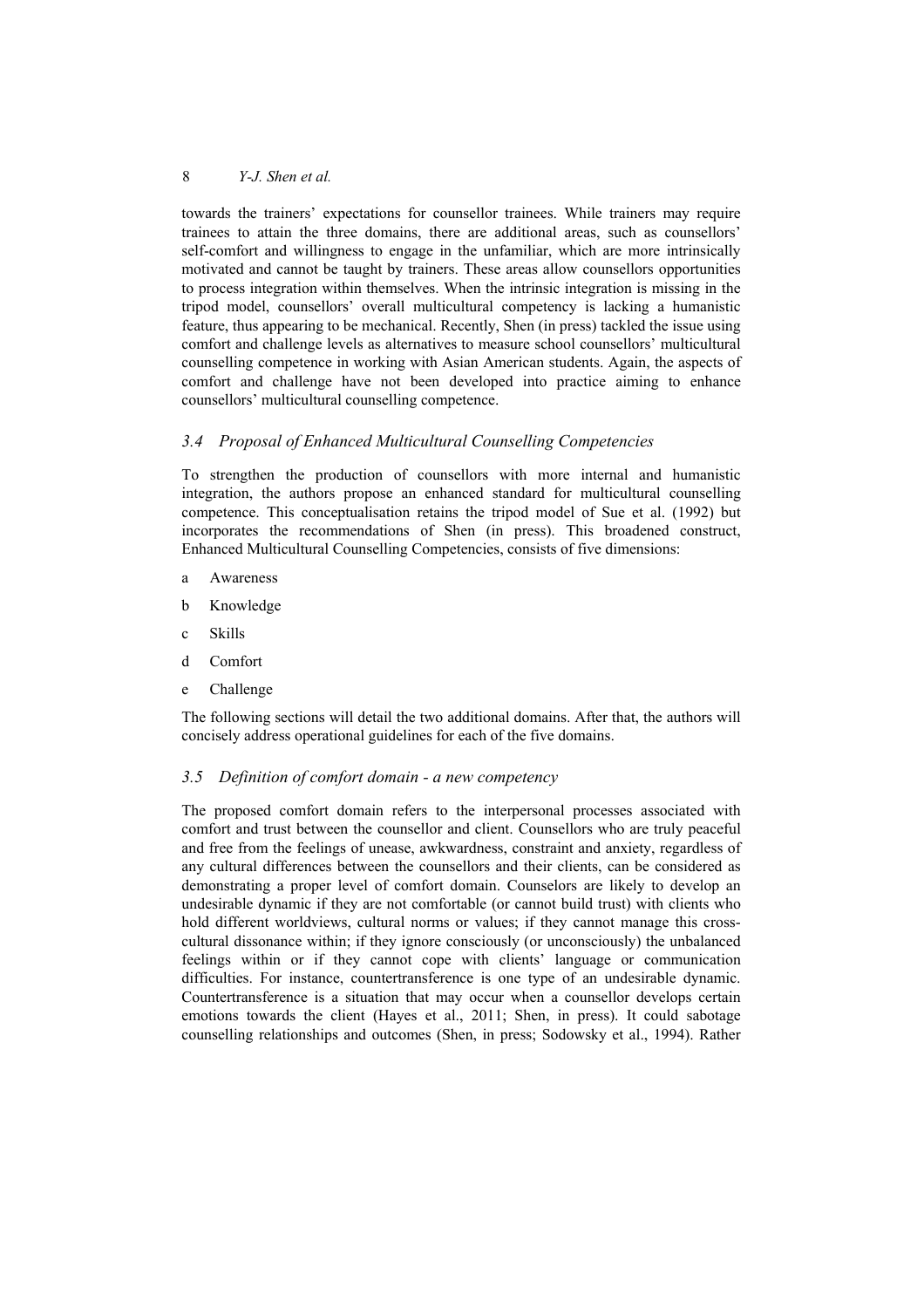than simply tolerating, counsellors who are comfortable in the dynamics of cross-cultural counselling are genuinely receptive to the culturally different client. Counsellors who merely tolerate the client may eventually withdraw themselves or lose their intrinsic motivation.

#### *3.6 Definition of challenge domain - a new competency*

The challenge domain reflects counsellors' initiative to challenge themselves when preparing to serve cross-cultural clients (Constantine and Ladany, 2001). For instance, a counsellor whose religion does not support homosexuality or who has no prior exposure to the homosexuals might not feel comfortable with them. However, this counsellor is now willing to take action in obtaining more knowledge about the group, anticipating working with a client in this group, attending their social gathering, befriending them and eventually providing actual counselling to this population. Now, this counsellor can be considered as demonstrating a proper level of challenge domain. If a counsellor does not have the strength and commitment to take some risks to challenge him or herself, the authors would have serious doubt about whether this counsellor has the strength and commitment to be effective in serving as an agent for social change. A competent crosscultural counsellor should also be a social change agent to assist the culturally different client in combating societal injustice (Constantine and Ladany, 2001; Shallcross, 2013).

How can a counsellor convince international students that he or she can help them if the counsellor does not have the willingness, courage and wisdom to challenge the unknown, in much the same way that the students place themselves into their American adventure? These students are much less likely to knock at the doors of counsellors who shelter themselves in a space of cultural self-contentment and familiarity. Although there is no guarantee, when a counsellor works with clients who are from the same culture, speak the same language, wear the same costume, hold similar worldviews and abide by the same cultural norms, the ascribed credibility often affords counsellors a better opportunity to succeed. However, working with clients who are different in these dimensions and often have difficulties in expressing themselves well in English, counsellors who are not willing to open themselves and challenge themselves to continually integrate their own novel experiences into the cross-cultural encounter risk losing the clients sooner than expected (Zhang and Dixon, 2003). By including the challenge competency domain, the counsellors may infuse more promise into their cross-cultural practice.

## *3.7 Addressing the subjectivity of competency domains*

Particularly for these newly proposed domains, one may argue that both of them could be very subjective because the significance of each term may depend on the particular context. To counterbalance this issue and to obtain a more objective view, the authors strongly recommend that for those who want to scientifically assess the counsellor's competence in these domains, the client in the dyad should also have the opportunity to voice his or her feelings about the services received. According to the survey with university counselling centres' clients in cross-cultural dyads, Fuertes et al. (2006) found positive relationships between clients' satisfaction with counselling and their perceptions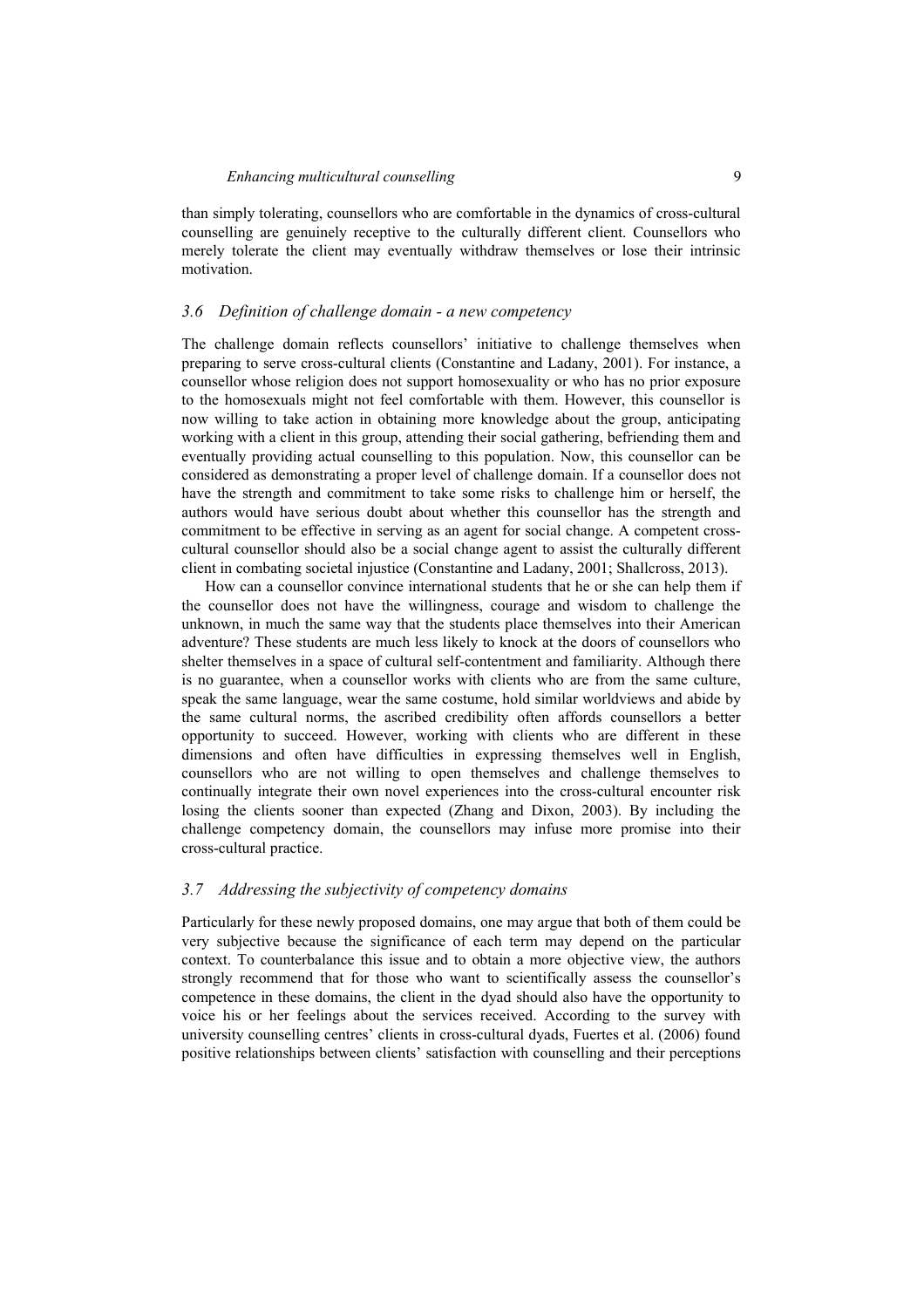of counsellor/therapist multicultural competence. Despite the models applied, most ways of assessing counsellor multicultural competency still stay exclusively with the subjective self-reports of mental health professionals/trainees (Shallcross, 2013). Incorporating both voices may provide a more comprehensive picture about the cross-cultural competence of the service provider. By doing so, what originally seems to be the downside of these domains is compensated and becomes more objective.

## *3.8 Comparison between the old and new competency domains*

To provide an overlook of the original standard and the enhanced standard, Table 1 shows the differences between the original and new domains. As presented in the table, the three original domains (awareness, knowledge and skills) feature the abilities cultivated by counsellor trainers; the newly added domains (comfort and challenge) feature the abilities intrinsically integrated by counsellor trainees. The strengthened standard - Enhanced Multicultural Counselling Competencies - comprises the five domains. Clearly, the newly proposed standard more comprehensively addresses the ability of counsellors.

|               |                                                                                                                                          | Feature                                           |                                                                   |                                                |                                                                                        |  |
|---------------|------------------------------------------------------------------------------------------------------------------------------------------|---------------------------------------------------|-------------------------------------------------------------------|------------------------------------------------|----------------------------------------------------------------------------------------|--|
|               |                                                                                                                                          | Nature of ability                                 |                                                                   | Model of standard                              |                                                                                        |  |
| Domain        | Major concept                                                                                                                            | Trainer<br>deliberately-<br>cultivated<br>ability | Trainee/<br>counsellor<br>intrinsically-<br>integrated<br>ability | Original<br>standard -<br>Sue et al.<br>(1992) | Strengthened<br>standard -<br>Enhanced<br>Multicultural<br>Counselling<br>Competencies |  |
| Awareness     | • Awareness of<br>counsellors' own and<br>clients' worldviews<br>and how both of<br>them are the<br>products of cultural<br>conditioning | ✓                                                 |                                                                   | ✓                                              | ✓                                                                                      |  |
| Knowledge     | • Knowledge of<br>counsellors' own and<br>clients' worldviews,<br>cultural groups and<br>the socio-political<br>influences on clients    | ✓                                                 |                                                                   | ✓                                              |                                                                                        |  |
| <b>Skills</b> | • Skills essential to<br>work with culturally<br>different clients                                                                       | ✓                                                 |                                                                   | ✓                                              |                                                                                        |  |

| Table 1 | Comparison between the original multicultural counselling competency standard and |
|---------|-----------------------------------------------------------------------------------|
|         | the enhanced standard                                                             |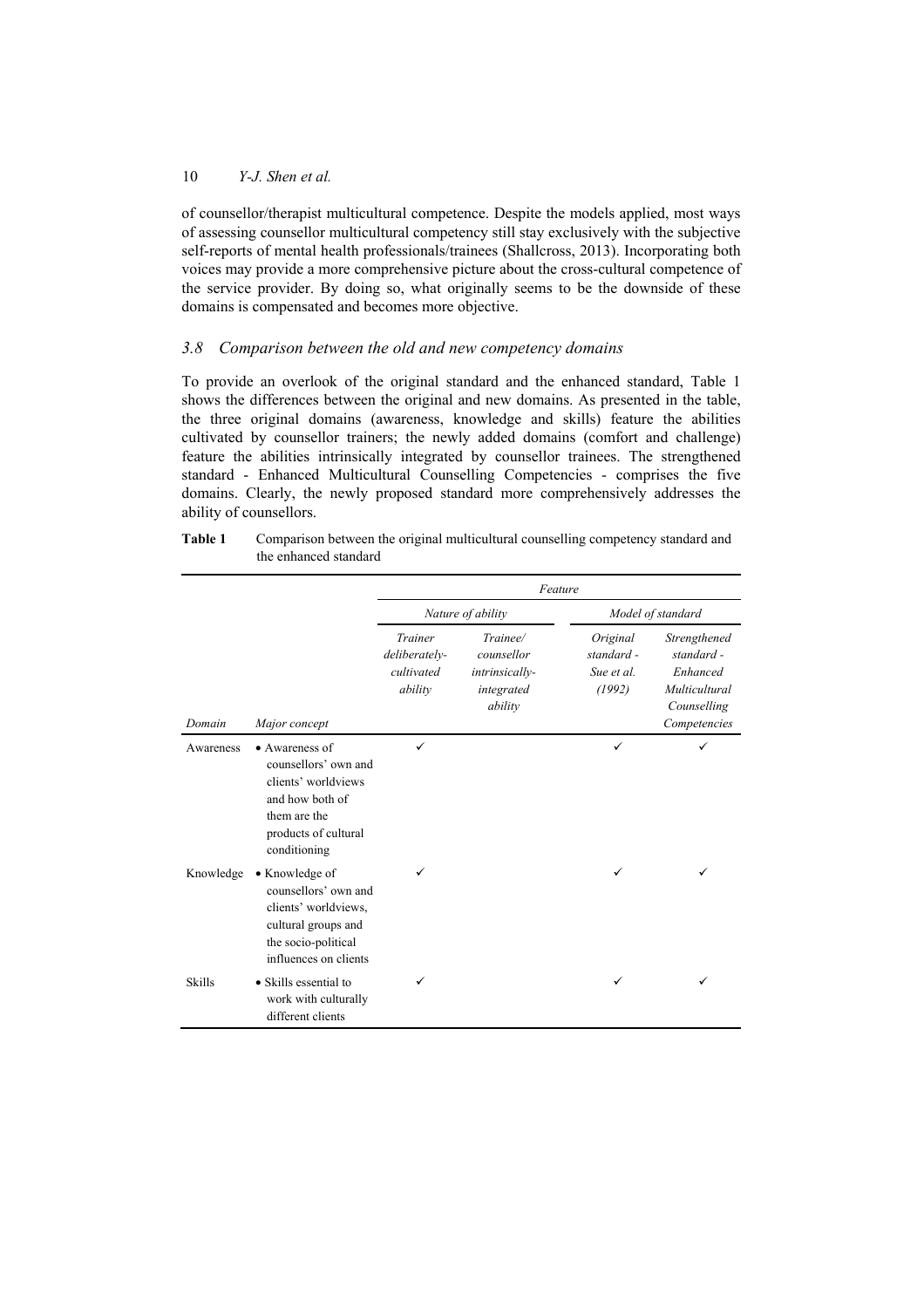#### *Enhancing multicultural counselling* 11

|           |                                                                                                                                                       | Feature                                           |                                                                   |                                                |                                                                                        |  |
|-----------|-------------------------------------------------------------------------------------------------------------------------------------------------------|---------------------------------------------------|-------------------------------------------------------------------|------------------------------------------------|----------------------------------------------------------------------------------------|--|
|           |                                                                                                                                                       | Nature of ability                                 |                                                                   | Model of standard                              |                                                                                        |  |
| Domain    | Major concept                                                                                                                                         | Trainer<br>deliberately-<br>cultivated<br>ability | Trainee/<br>counsellor<br>intrinsically-<br>integrated<br>ability | Original<br>standard -<br>Sue et al.<br>(1992) | Strengthened<br>standard -<br>Enhanced<br>Multicultural<br>Counselling<br>Competencies |  |
| Comfort   | $\bullet$ Comfort of<br>counsellors in the<br>interpersonal<br>processes despite<br>cultural differences<br>between the<br>counsellors and<br>clients |                                                   | ✓                                                                 |                                                | ✓                                                                                      |  |
| Challenge | • Initiative of<br>counsellors to<br>challenge themselves<br>when preparing to<br>serve cross-cultural<br>clients                                     |                                                   | ✓                                                                 |                                                | ✓                                                                                      |  |

#### **Table 1** Comparison between the original multicultural counselling competency standard and the enhanced standard (continued)

*Note*: A check indicates a match between a domain and a feature.

## **4 Operational procedure of the enhanced standard**

To provide a convenient guide for counsellors, the following sections elaborate the operational procedure of each competency domain and use Chinese international students in American higher education as examples.

## *4.1 Awareness*

College counsellors should first examine their personal characteristics (e.g. demographics, worldviews) to increase the counsellor's awareness about how each feature may play a role, as a strength or weakness, during the counselling encounters with a Chinese client (Shen, 2015). In particular, counsellors should raise their awareness of personal bias, prejudice and discrimination which may have been inherited from the counsellors' ancestors (Sue et al., 1992). Parallel to the self-analysis process, the counsellor should also be aware of how each of the aforementioned features may affect the client as a cultural being. The counsellor should further examine how the features of both parties may affect the counselling dynamics and how much of a background match may exist between the two parties, thus granting the counsellor ascribed credibility.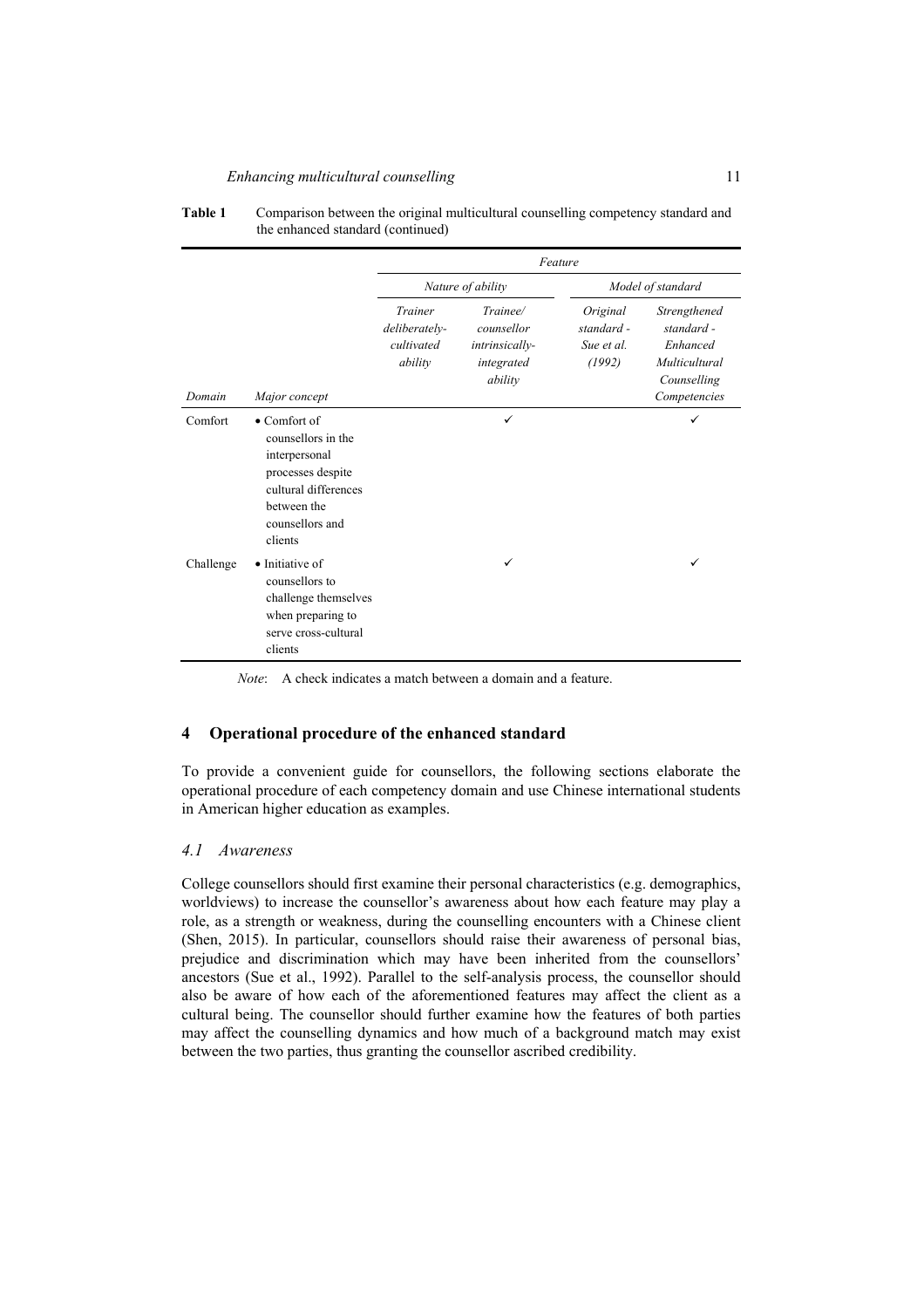#### *4.2 Knowledge*

The counsellors should have proper knowledge about their personal features, which involve counsellors' demographics (i.e. age, gender, ethnicity/race, marriage status, sexual identity, languages, religion, social economic status, immigration status or citizenship, occupation, disability status, life roles and geographic location), developmental stage of racial/cultural identity, motives, values, assumptions, biases, preconceived notions, racism, sexism, ageism, homophobia and disability phobia (Shen, 2015). The counsellor should also have a proper understanding of the aforementioned features in the clients.

## *4.2.1 Understanding Hofstede's cultural dimensions theory*

Relevant to understanding individuals' cultural backgrounds, Hofstede's (2001, 2010; Diaz et al., 2016) Cultural Dimensions Theory, derived from his studies across 76 countries and regions concerning how cultures influence work-related values, elucidates six cultural dimensions:

- a *Power distance* (meaning the extension of people's accepting or expecting power to be distributed differently)
- b *Individualism/collectivism* (referring to whether or not people think with the mentality of 'I' or 'We')
- c *Masculinity/femininity* (meaning the extension of enterprising)
- d *Uncertainty avoidance* (meaning the extension of accepting ambiguity)
- e *Long-term/short-term orientation* (meaning the extension of focusing on long-term vs. short-term goals)
- f *Indulgence/restraint* (meaning the extension of controlling desires)

China, for instance, ranks very high on power distance in Hofstede's study; this result means in Chinese culture, there is a large power distance between subordinates and superiors. This finding may help counsellors understand why Chinese students often hold parents, teachers and authority features in high regard. These dimensions are deeply seated in a country's culture. Counsellors should study resources like Hofstede's before initiating a cross-cultural counselling relationship, particularly with international students.

## *4.2.2 Reducing counselling barriers via enhancing background knowledge*

The counsellor may not have full background knowledge that may have to be learned from the client during the ensuing counselling (Sperry, 2010). However, counsellors who possess more background information prior to providing the service will be able to enter the client's frame of reference with fewer barriers, to build rapport more smoothly and to detect cross-cultural issues more efficiently, thus more likely preparing the counsellor to provide seamless service. For instance, when working with the Chinese international students, counsellors should have proper knowledge about the following areas: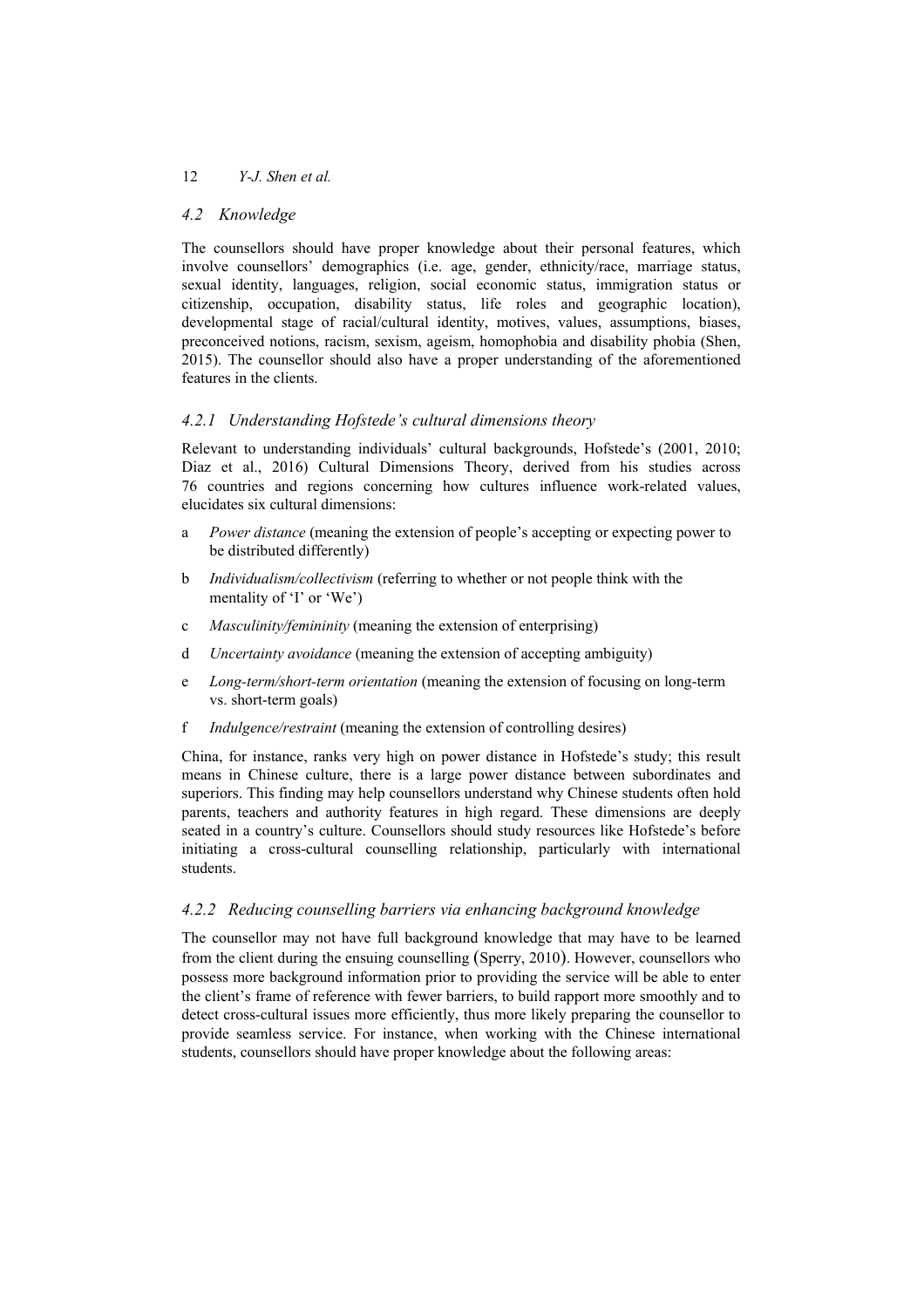- a The Chinese culture
- b The subgroup to which a particular Chinese client belongs (e.g. Hakka, Native Taiwanese)
- c The geographic location of the client's family of origin in the homeland (e.g. Mainland China, Hong Kong or Taiwan)
- d The neighbouring countries of the client's homeland
- e The socio-political influences of the homeland on the client (e.g. one-child policy [Wikipedia, 2016] in Mainland China)

More details about the cultural norms/values that universally influence Chinese clients will appear in later sections.

#### *4.3 Skills*

The counsellors should be proficient in applying techniques that can sensitively meet the needs of the culturally different clients. Counsellors with adequate skills can identify issues efficiently and process them with the client effectively (Constantine and Ladany, 2001). In a study with Asian American college students, Kim et al. (2002) found the clients perceived counsellors who provided immediate directions for problem solving as more competent in forming a working alliance than those who focused more on insight exploration. Similar to Asian Americans, many Chinese (and people of other cultural groups as well) view the counsellor/therapist as a teacher figure and often expect a more directive counselling approach (Sue and Sue, 2013). Although individual differences may exist, and no single approach would fit all, counsellors who are not sensitive to this culture-bound feature or not able to address it properly may lose Chinese clients before long. Meanwhile, counsellors should also be able to adjust their strategies accordingly, should this culture-bound expectation not be applicable to a Chinese client who needs to explore more insights before making a decision (Arredondo et al., 1996). In fact, most practitioners have recognised the importance of culturally sensitive treatments, but very few report that they actually applied treatments that are culturally sensitive (Hansen et al., 2006). Therefore, practitioners should really 'practice what they preach'.

## *4.4 Comfort*

Counsellors should increase their exposure to culturally different populations and to cultural activities (Arredondo et al., 1996), thus increasing counsellors' comfort level with the people. The increased exposure may help counsellors become more relaxed and used to the existence of these different cultural beings, along with how they view the world and handle things. A practical way for counsellors to become more comfortable with culturally different clients, such as Chinese international students, is to make genuine friends with the individuals of their group, including their family (Shallcross, 2013). By doing so, according to Dr. Richard Henriksen Jr., counsellors' "fears are removed and doors are open to new adventures and opportunities to learn" (Shallcross, 2013, para. 120). Simply befriending a few people in a cultural group does not guarantee the counsellor multicultural competence. Instead, counsellors should continually push themselves to learn more about the individuals, broaden personal life experience and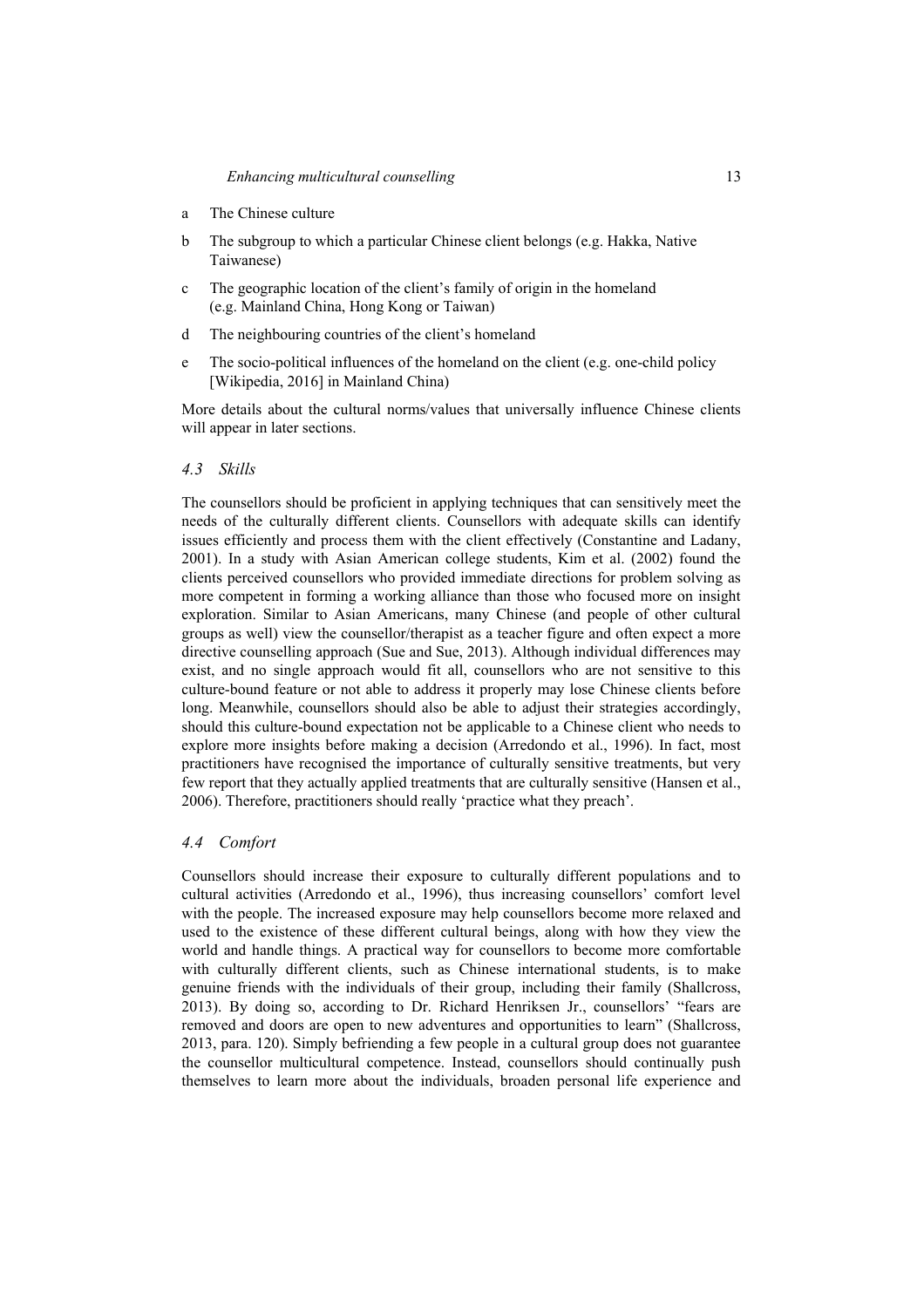avoid generalising the limited personal experience and knowledge to the entire population or stereotyping the group (Shallcross, 2013).

#### *4.5 Challenge*

Counsellors should internally examine how cross-culturally 'inexperienced' they are, honestly identify areas that are outside counsellors' comfort zones, and intentionally challenge themselves to take action to make up these deficiencies. One frailty of human nature is the pursuit of social desirability. All counsellors like to be viewed as competent service providers. Identifying one's weaknesses may be a tough task for some counsellors because they may lack knowledge about their blind spots or feel uncomfortable in breaking through personal façades. The ego of the counsellors might also be too fragile to embrace personal vulnerability. However, in order to work effectively with cross-cultural clients, counsellors have been urged to constantly attend to diversified cultural activities and expand personal experiences (Arredondo et al., 1996; Shallcross, 2013). Instead of brushing over this task, counsellors should realistically put it on the table and actually work on it. Regardless of a counsellor's religious or spiritual views, one important practice is for the counsellor to cultivate "a moment in time imbued with sacred qualities" (Goldstein, 2007, p.1002). What feels frightening to one counsellor may not be the case for another counsellor. However, a cultural encounter that creates the feeling of 'out of place' in a counsellor might be a beneficial eye-opener, promote the counsellor to a state of transcendence and create a new connection between the counsellor and the new adventure. Counsellors should treat this practice as a continual pursuit of enhancing their multicultural counselling competence.

## **5 Infusion of Bronfenbrenner's ecological systems theory into multicultural counselling service**

The standard of multicultural counselling competence (Sue et al., 1992) values contextual factors (Coleman, 2004); this feature coincides with the concept of Urie Bronfenbrenner's (1979, 1986, 1992; Bronfenbrenner and Ceci, 1994) ecological systems theory. Traditionally, counselling practitioners focused primarily on intrapsychic factors; contextual factors were missing. The multicultural counselling competency standard is based on the postulation that individuals are influenced by socio-cultural, political, historical and environmental events (Arredondo et al., 1996). The standard (Sue et al., 1992) expects counsellors to integrate contextual factors into the counselling process (Coleman, 2004). Bronfenbrenner's theory emphasises that individuals develop largely via the interaction with their environment. The complex interactions of an individual with various systems influence his or her behaviour. These systems range from intimate to broad context (Figure 1). Ecological systems theory allows practitioners to examine clients' issues and develop possible strategies from a contextual perspective. Therefore, the authors urge counsellors to take advantage of this theory when helping the culturally different clients, such as Chinese international students.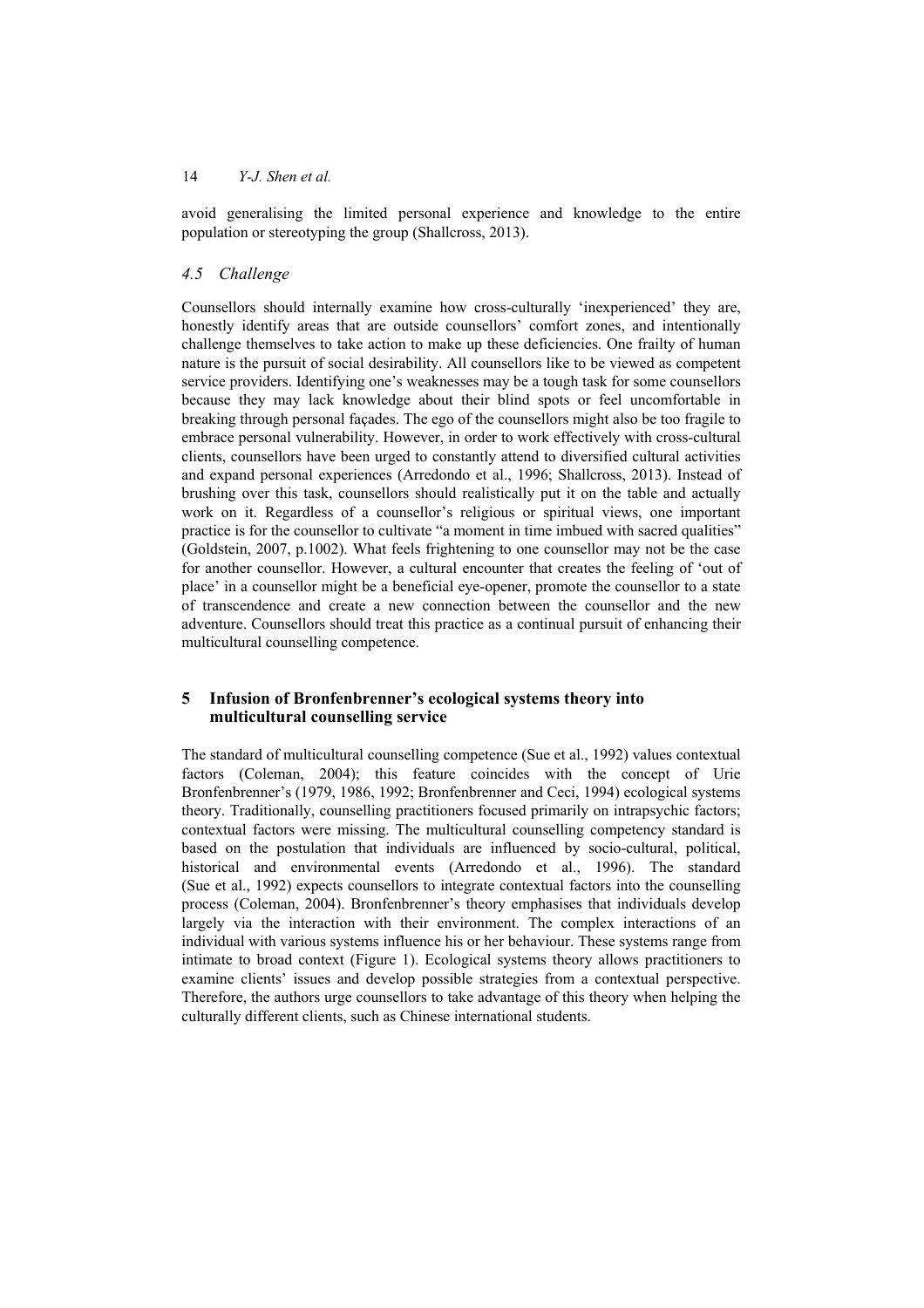#### *Enhancing multicultural counselling* 15



#### **Figure 1** Ecological systems with risk factors and protective factors associated with the counselling client Mei

*Note*: Underlined areas indicate reduced risk factors and increased protective factors across the course of counselling.

## *5.1 Ecological systems theory*

When helping Chinese international students, counsellors should focus on four of the major systems discussed by Bronfenbrenner:

- a *Microsystem*: This system refers to an individual's everyday environment, including home/family, school, neighbourhood, workplace, in which he or she has direct or immediate contact with the people or settings. For example, the neighbours of the international Chinese students in the same apartment complex may affect them.
- b *Mesosystem*: This system refers to the linkages between different microsystems. For example, the events at the students' apartment could affect their school performance.
- c *Exosystem*: This system refers to the linkages between a microsystem and outside systems. For example, the transit systems in the community can affect the students' daily living.
- d *Macrosystem*: This system refers to the overarching cultural blueprint, including societal norms, values and ideologies, laws, as well as economic and political systems. This system is commonly understood as a *culture* (Coleman, 2004) or the atmosphere of a society.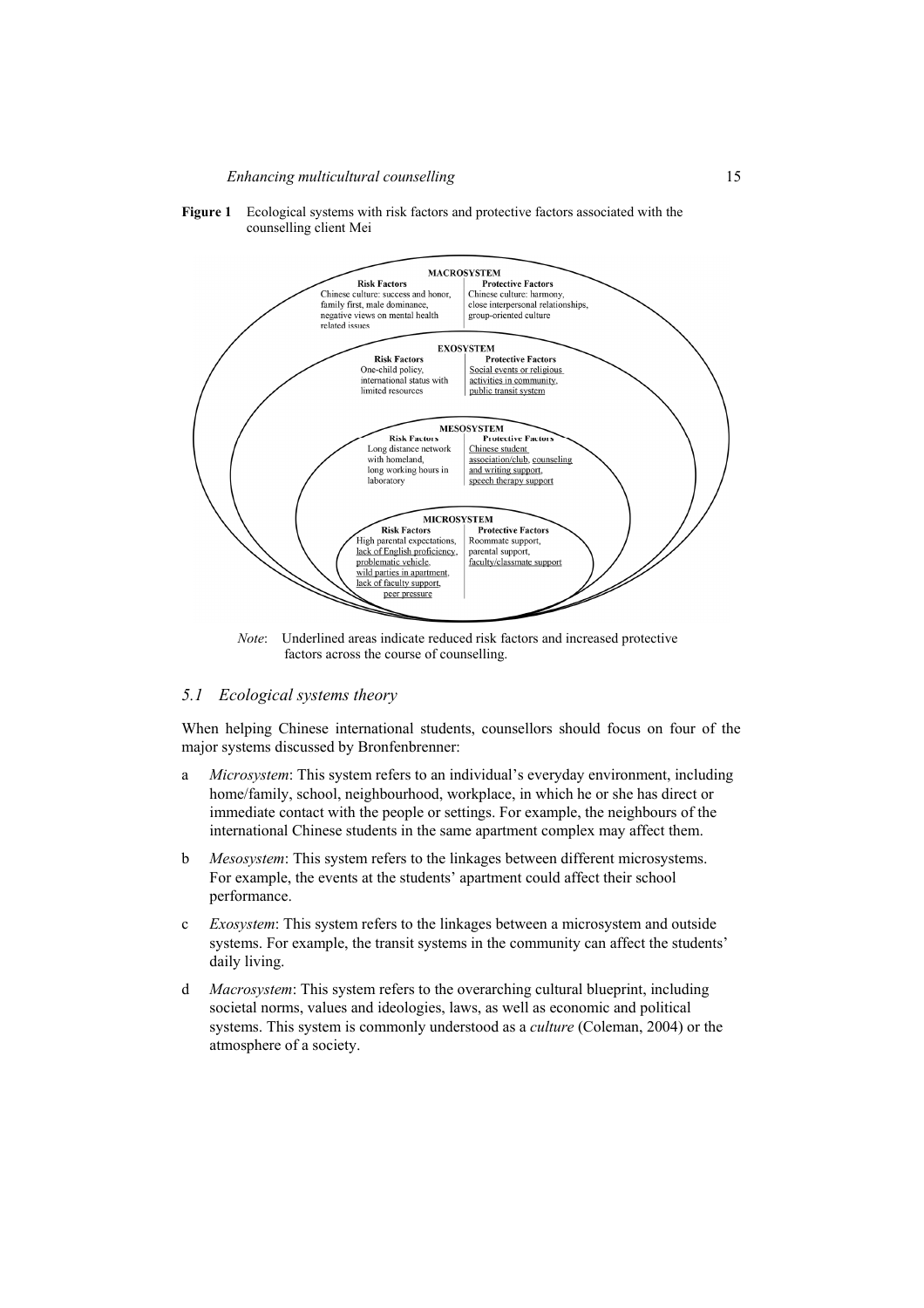## *5.2 Incorporating the perspectives of risk and protective factors into ecological systems theory*

While applying this theory in the counselling process, Wilmshurst (2015) suggests practitioners not only add the perspective of risk factors and that of protective factors, but also identify these factors in each system of a client. These factors are the negative or positive influences on the client's development from various dimensions. Counsellors may help the culturally different client take advantage of the protective factors and eliminate risk factors in these systems/contexts. This practice matches with the goals of the standard (Sue et al., 1992) aiming at ensuring that practitioners possess the ability to determine where in the interaction, between the individual and various systems, would be the best place to intervene, so the culturally different clients may better cope with the interactive effects (Coleman, 2004).

## *5.3 Importance of being culturally responsive and sensitive to specific contexts*

An important goal of the multicultural counselling competency standard (Sue et al., 1992) is to make sure practitioners understand the contextual effects (e.g. disturbing emotions) of the macrosystem (e.g. values of the cultural group, discrimination and oppression imposed by other cultural groups) on clients (Coleman, 2004). According to Coleman (2004) and Weinrach and Thomas (2002), incorporating multicultural factors into the counselling process could be an extremely complex task. Therefore, counsellors must be culturally responsive and sensitive to specific contexts although some features of the helping process may be shared across cultures (Constantine and Ladany, 2001). By infusing the ecological systems theory, counsellors can holistically and systematically address the cross-cultural clients' counselling needs.

## **6 Values and worldviews influencing Chinese international students**

To provide practitioners with background knowledge, this section selectively describes Chinese views related to help-seeking, cultural norms, family influence and socio-political issues that may affect or even impinge on the students' life (Sue et al., 1992; Zhang and Dixon, 2003).

## *6.1 Chinese views about mental health and help-seeking*

The concept of mind-body-spirit interconnection is featured strongly in Chinese heritage. Instead of associating psychological distress with mental or emotional aspects, Chinese clients may present the concern through somatic symptoms (Tseng, 2001; Zhang et al., 1998). Chinese herbalists or doctors practicing Chinese medicine may be preferred over mental health professionals (Kung, 2004; Sue, 1994; Uba, 1994). It is common to find that some Chinese clients actually deny or are not aware of their needs for mental health services (Kung, 2004).

A well-known Chinese aphorism is, 'Don't wash your dirty linen in public'. Chinese people tend to address personal issues within their family and keep things private; otherwise, it would be considered immoral and may leave a stigma on the family (Shen et al., in press). Chinese culture values both self-control and resolving one's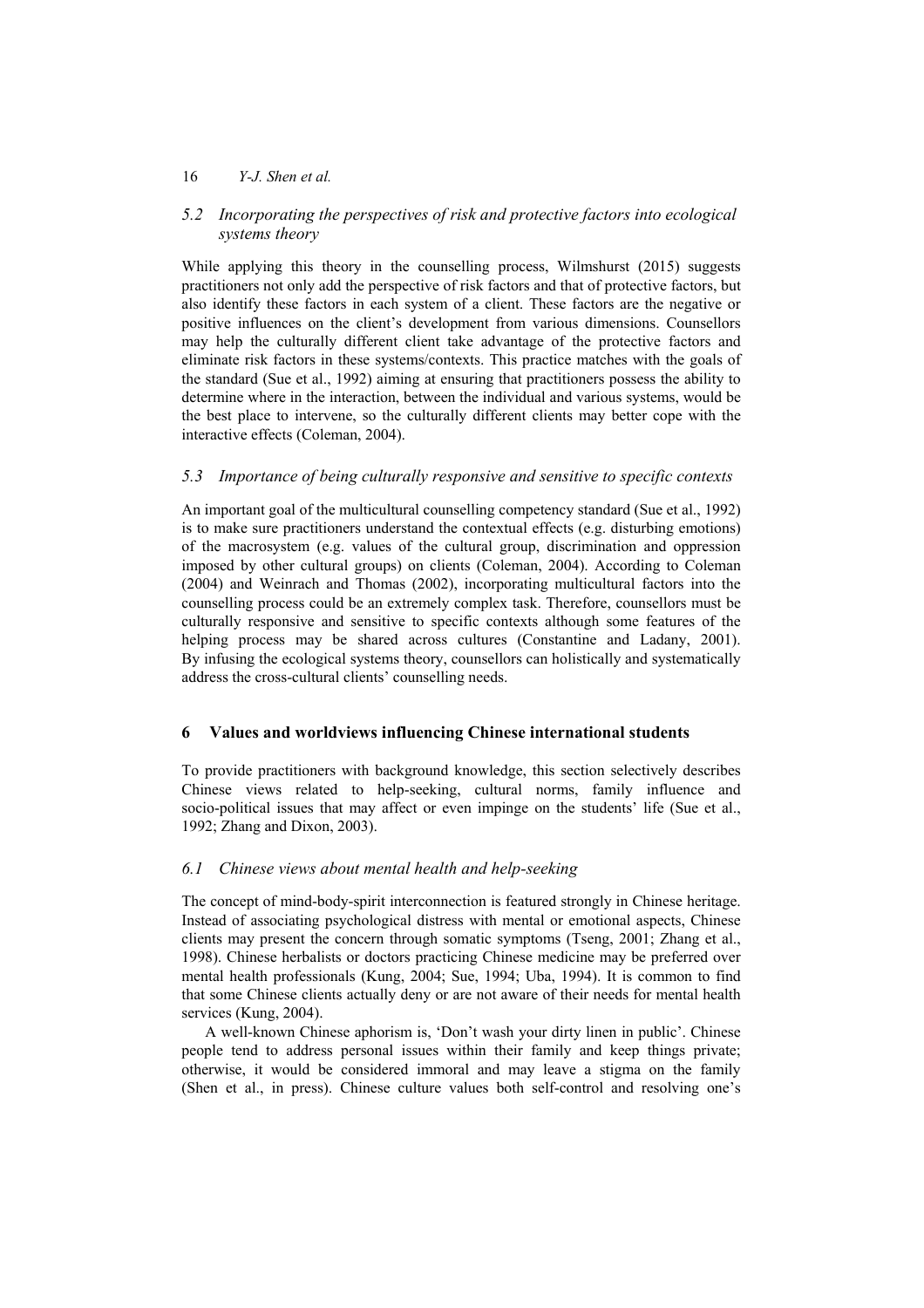problems internally over seeking external help because the society may view emotional distress as a personality weakness, a lack of will, and the result of malingering bad thoughts (Kung, 2004).

Because counsellors or psychotherapists are the products of the Western world, many Chinese people are not familiar with the idea of seeking mental health assistance through these professionals (Shen and Herr, 2003; Shen et al., in press). However, over the past few decades, the mental health sector in the major Chinese societies (i.e. Mainland China, Hong Kong, Taiwan), has gradually embraced Western psychotherapy (Hou and Zhang, 2007; Shen et al., in press). Compared with people in Mainland China, those in Taiwan are more acculturated and receptive to this Western counselling practice (Shen et al., in press). Regardless of the influence of Western practice, like other international students, many Chinese international students tend to cope with stress via passive strategies, such as avoidance, withdrawal or consciously suppressing the problem (Zhai, 2002). Others seek support from their family, friends or fellow Chinese students - especially those with similar sojourner experience (Xie, 2008).

#### *6.2 Differences between core Chinese cultural norms and Western norms*

In addition to the help-seeking and mental health perspectives that are different from those of the American mainstream, many core Chinese cultural norms are different from American mainstream values (Zhou et al., 2009). For example, the moral *filial piety* requires youth to be obligated to parents via deference, respect and care. It is very important to bring honour to the family and avoid losing face (Zhou et al., 2009). Parents hold high aspirations for children's academic and career achievements. Chinese people value harmony, closeness in interpersonal relationships and group-oriented culture (collectivism). Traditionally, Chinese culture is patriarchal. However, in modern Chinese societies, many efforts have been made to promote gender equity for women to a certain degree (Wikipedia, 2016b, 2016c).

#### *6.3 Socio-political issues in Chinese societies*

Due to the historical-political situation after World War II, some clients from Taiwan may not appreciate a counsellor who cannot differentiate between Mainland China and Taiwan (i.e. Communist vs. democratically governed), and who thus refers to 'China' as their geographic origin. In Mainland China, the one-child policy from 1978 to 2015 restricted each family to have only one child (Wikipedia, 2016a). No other area in Asia has had this policy. In addition, counsellors who mix up Thailand (a country in the Indochinese Peninsula) and Taiwan (an island off the coast of Mainland China) may unintentionally portray themselves as lacking common knowledge about the background of clients from Taiwan or Thailand. Counsellors with correct knowledge about the clients' neighbouring countries may be more appreciated.

## **7 Operationalising the model: an example**

Similar to the approach that is undertaken by other publications proposing innovative practices for practitioners in the disciplines of counselling (Shen and Sink, 2002; Swank and Shin, 2015) and healthcare (Wang et al., 2016), this article provides an example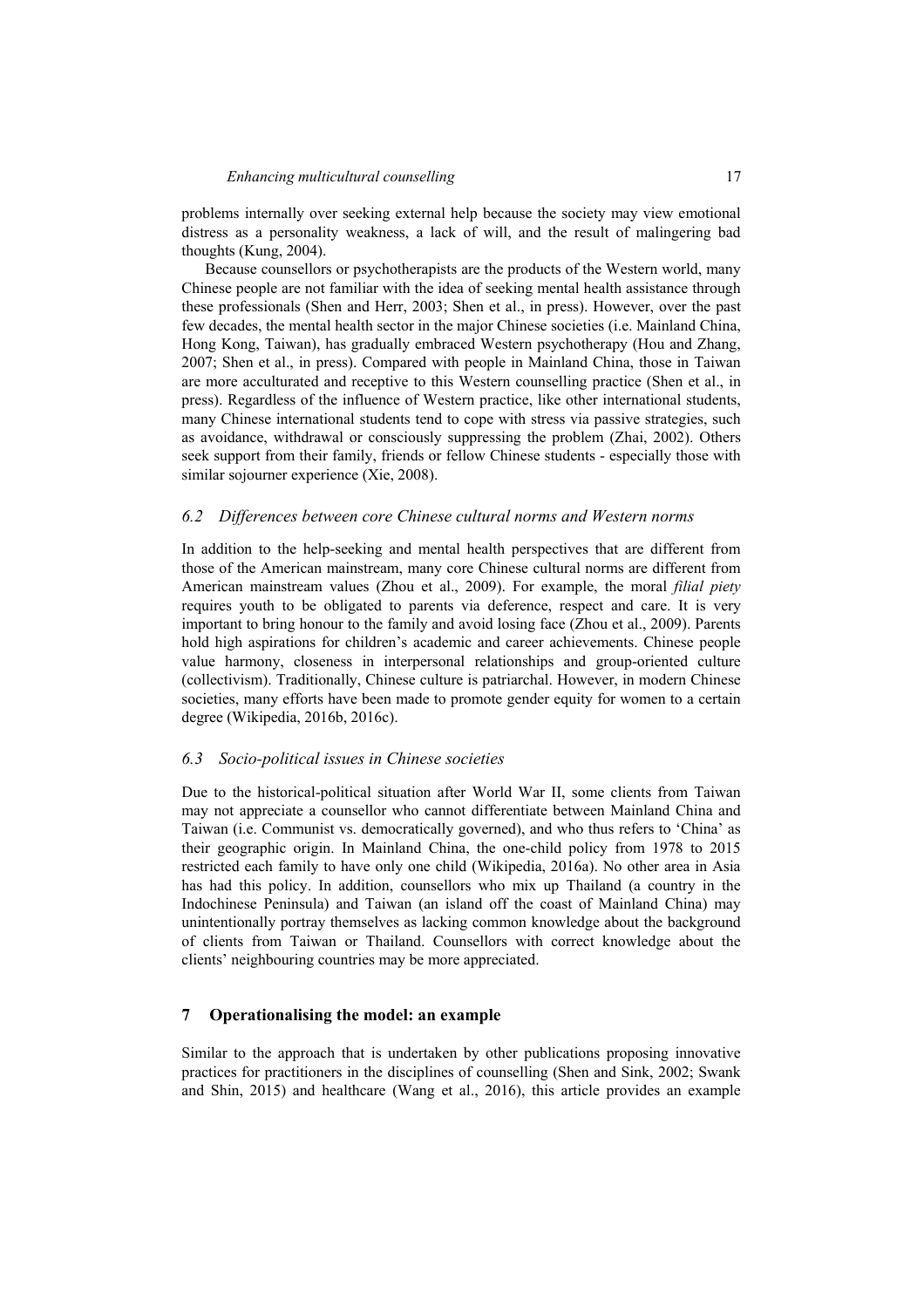below to demonstrate how the competency standard and services can be improved. This section explains three concerns:

- a How a Caucasian/European college counsellor operated the enhanced multicultural counselling competency standard.
- b The assessment of whether the counsellor's actions may increase the likelihood of meeting the domains in the enhanced standard.
- c How the counsellor incorporated the ecological systems theory into the cross-cultural counselling practice with an international student.

#### *7.1 Implementing the Enhanced Multicultural Counselling Competencies*

Kathy, a Caucasian/European American, was a counsellor working in the student counselling centre of an American public university. Although the centre serves all students enrolled in the university, most of the clients were domestic students. Once in a while, she did encounter clients who were international. She noticed that, regardless of undergraduate or graduate status, international students would drop out of the counselling service after one or two sessions although the clients' concerns had not been alleviated. During her years working there, two international students had committed suicide on campus. Kathy also noticed that the university's international student population had increased 28% in the past 5 years. She was concerned and wanted to better serve them.

## *7.1.1 Self-examining the five domains*

First, Kathy self-assessed her level of multicultural counselling competence in each of the five domains: awareness, knowledge, skills, comfort and challenge. She had taken a multicultural counselling course in her graduate training. She now realised the course provided her with a good starting point, but it was not enough for her to perform cross-culturally proficient counselling in the real world. Although she seemed to have a general awareness of how the different cultural backgrounds between her and a client could affect the counselling relationship, process and outcomes, she recognised that her knowledge about the students from diverse countries was insufficient. According to Pedersen (2008), "if awareness is lacking, then wrong assumptions are likely, and if knowledge is lacking, the proper understanding is at risk" (p.9). Without proper understanding, the adequate selection of strategies - the skills - is also endangered (Constantine and Ladany, 2001). When asking herself if she really felt comfortable with those students, she found she was not. Furthermore, she seldom had social interactions with individuals of different cultural backgrounds.

#### *7.1.2 Challenging herself to reach for the unfamiliar*

After the thorough self-examination, Kathy decided to challenge herself by auditing university courses outside counselling area, such as Asian Studies, Middle Eastern Studies, African Studies, South American Studies and International Relations. She also attended workshops that provided information related to counselling cultural groups. These courses and workshops provided her with good knowledge about the people, cultures and socio-political issues in different countries. These learning activities also increased her awareness about cultural differences and different perspectives between the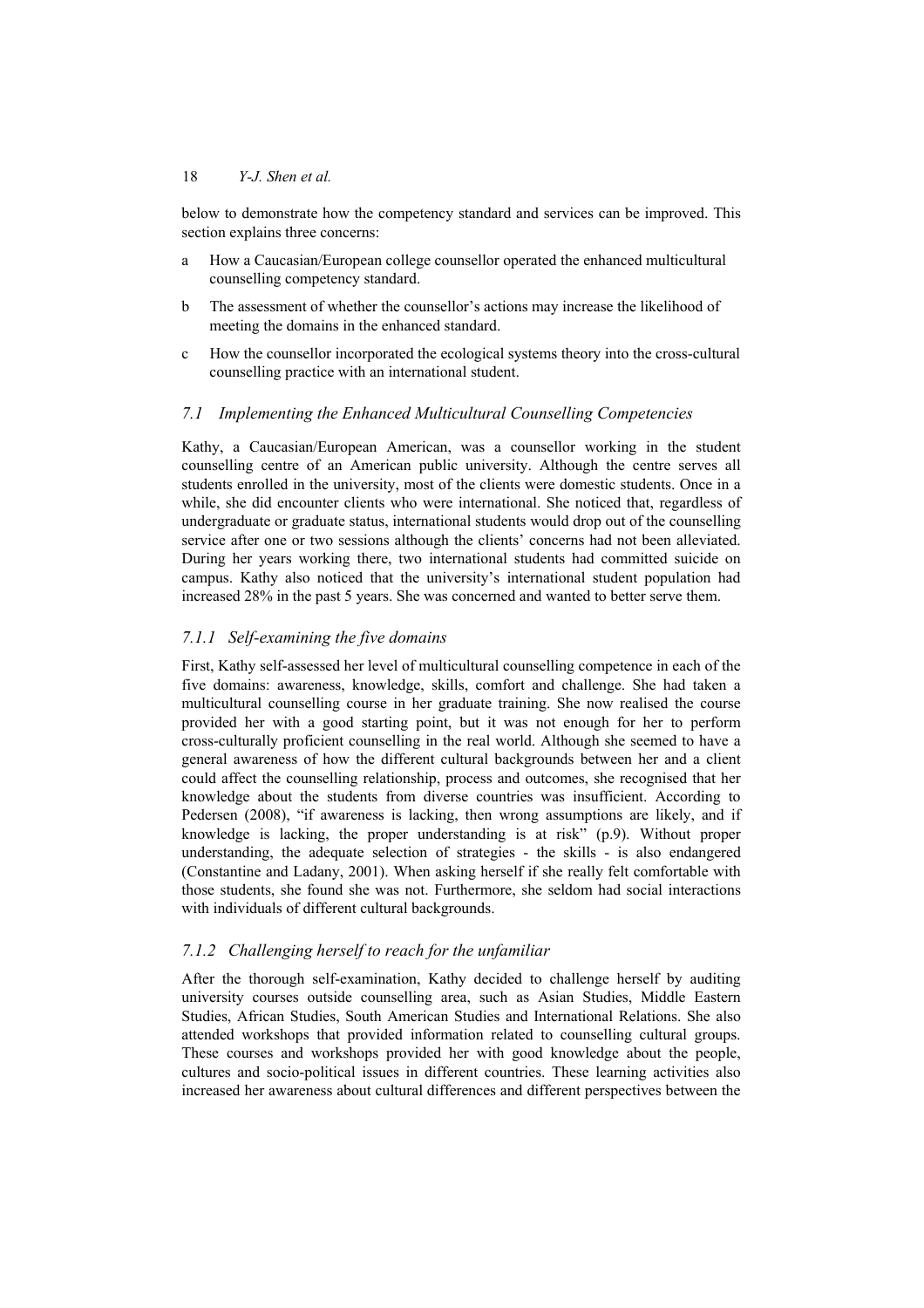USA and other countries. She searched for local ethnic groups and international student associations on campus; went to their restaurants to taste the food and converse with the culturally different people and students; learned how to greet them in their languages and participated in their activities and cultural events. In the beginning, she felt out of place but through the increased exposure, she gradually made some friends and started to feel comfortable with other cultural beings. She started to invite international students to her house for Thanksgiving Dinner, Christmas Eve Dinner, and July 4th barbecue (BBQ) parties. She watched movies showcasing the life and worldviews of people whose cultural backgrounds were different from hers (Shen, 2015). She really pushed herself out of her original comfort zone and tried to rebalance herself due to the cross-cultural dissonance. By intentionally attending to the five domains of multicultural counselling competence discussed earlier, she felt much better prepared to provide counselling services to the international students.

#### *7.1.3 Setting up inviting climate to reach out to the students*

Being sensitive to the fact that many international students are often not active in seeking counselling help or are afraid of being stigmatised even if their mental health might be at high risk, Kathy took the initiative in collaborating with the International Student/Scholar Office (ISO) to reach out to and advocate for the potential clients. She placed flyers and posters in the students' native languages in ISO to introduce counselling services to the students. With a separate entrance to cautiously protect the students' confidentiality, she was able to secure an office in the ISO to offer counselling services to the students/scholars a few times a week. Diversified cultural pictures and crafts appeared as décor in this office, which cultivated a culturally responsive setting (Shen et al., in press). The setup also helped international student clients feel that the counsellor was trustworthy and possessed expertise (Zhang and Dixon, 2001).

#### *7.2 Assessment - validating the activities/practices against the standard*

Table 2 was applied to assess Kathy's practices against the five competency domains of the new standard. In the table, a check indicates an activity allowed the counsellor to attend to a competency domain. From the perspective of content validity, this procedure validated whether each action taken by the counsellor had facilitated the likelihood of meeting the standard - the Enhanced Multicultural Counselling Competencies. The assessment results demonstrated in Table 2 show that not all activities listed were able to strengthen all of the old competencies (awareness, knowledge, skills). However, these activities were likely to help the counsellor attend to both of the new competencies (comfort and challenge). Activities that did not grant the counsellor the best opportunity to achieve certain domains could still provide the counsellor with good balance to achieve other domains. Activities such as these should not be overlooked because each domain played a different role. Together, when a counsellor was able to implement all of the activities on the list, the counsellor tends to enhance the overall multicultural counselling competence.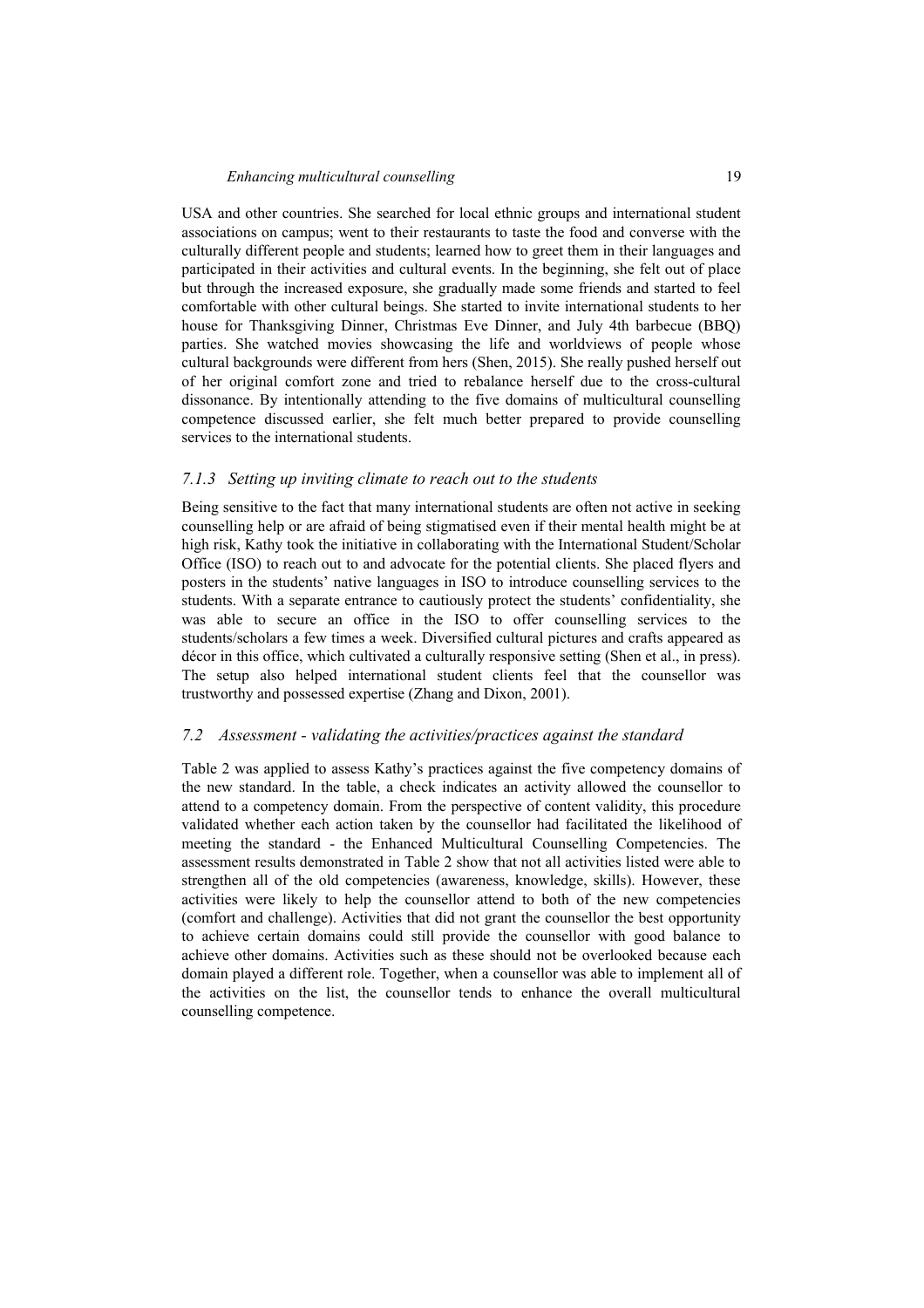| <b>Table 2</b> | Assessment of counsellor's action in relation to the five domains of the Enhanced |
|----------------|-----------------------------------------------------------------------------------|
|                | Multicultural Counselling Competencies                                            |

|                                                                                                                                                                                              | <b>Enhanced Multicultural Counselling Competencies</b> |           |        |         |           |
|----------------------------------------------------------------------------------------------------------------------------------------------------------------------------------------------|--------------------------------------------------------|-----------|--------|---------|-----------|
| Counsellor activities                                                                                                                                                                        | Awareness                                              | Knowledge | Skills | Comfort | Challenge |
| 1 Auditing university courses<br>outside counselling area (e.g.<br>Asian Studies, Middle Eastern<br>Studies, African Studies, South<br>American Studies,<br><b>International Relations</b> ) |                                                        |           |        |         |           |
| 2 Attending workshops which<br>provide information related to<br>counselling cultural groups                                                                                                 |                                                        |           |        |         |           |
| 3 Participating in the activities<br>and cultural events of local<br>ethnic groups and international<br>student associations on campus                                                       |                                                        |           |        |         |           |
| 4 Dining in ethnic groups'<br>restaurants                                                                                                                                                    |                                                        |           |        |         |           |
| 5 Conversing and interacting<br>with culturally different people<br>and students                                                                                                             |                                                        |           |        |         |           |
| 6 Learning how to greet<br>culturally different people in<br>their languages                                                                                                                 | ✓                                                      |           |        |         |           |
| 7 Making friends with culturally<br>different people and students                                                                                                                            |                                                        |           |        |         |           |
| 8 Inviting international students<br>to counsellor's house for<br>Thanksgiving dinner,<br>Christmas Eve dinner, and July<br>4th barbecue (BBQ) parties                                       |                                                        |           |        |         |           |
| 9 Watching movies showcasing<br>the life and worldviews of<br>people whose cultural<br>backgrounds were different<br>from that of counsellor                                                 |                                                        |           |        |         |           |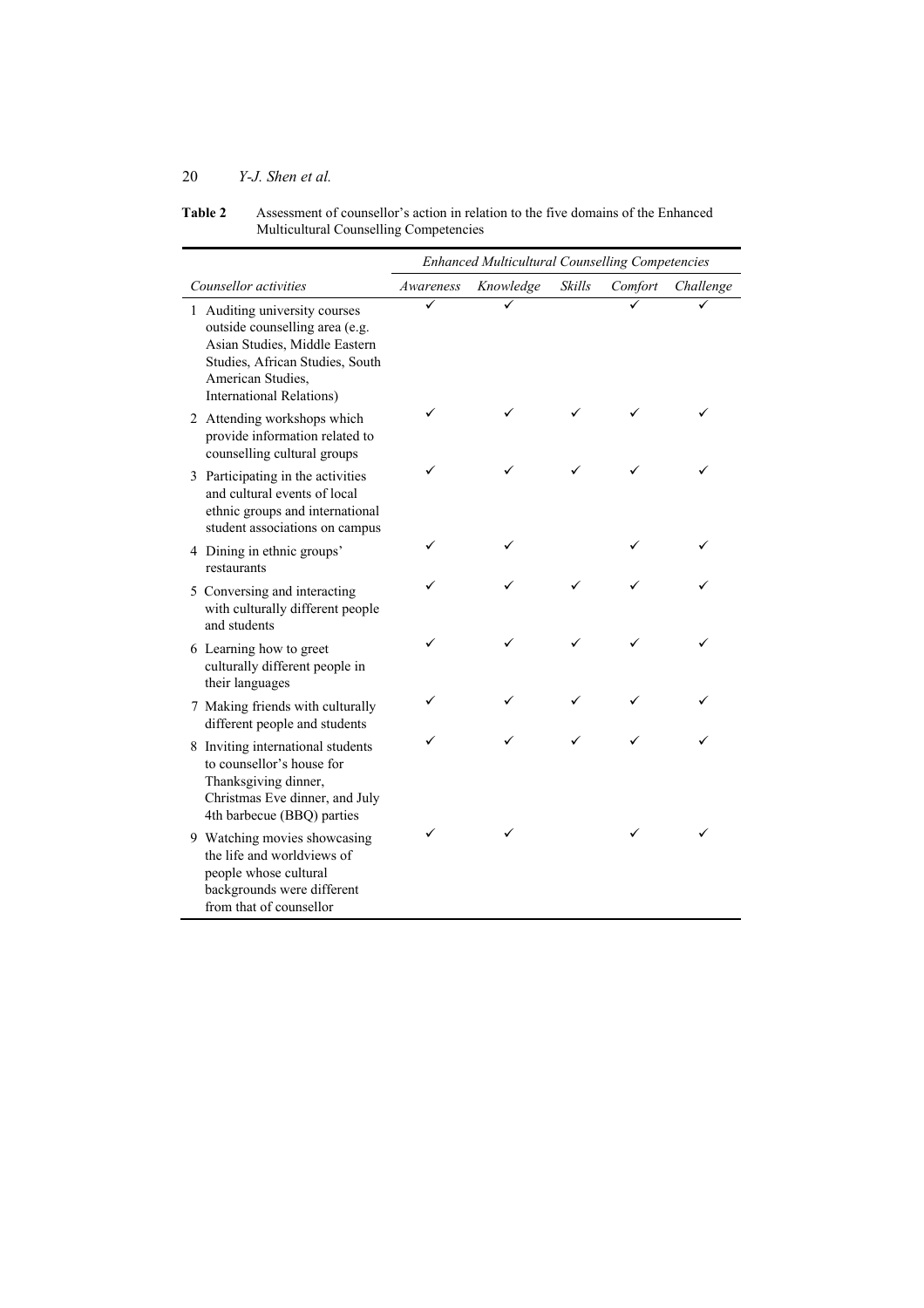| Table 2 | Assessment of counsellor's action in relation to the five domains of the Enhanced |
|---------|-----------------------------------------------------------------------------------|
|         | Multicultural Counselling Competencies (continued)                                |

|                                                                                                                                         | <b>Enhanced Multicultural Counselling Competencies</b> |           |        |         |           |
|-----------------------------------------------------------------------------------------------------------------------------------------|--------------------------------------------------------|-----------|--------|---------|-----------|
| Counsellor activities                                                                                                                   | Awareness                                              | Knowledge | Skills | Comfort | Challenge |
| 10 Collaborating with the<br>International Student/Scholar<br>Office (ISO) to reach out to<br>and advocate for the potential<br>clients |                                                        |           |        |         |           |
| 11 Placing flyers and posters in<br>the students' native languages<br>in ISO to introduce<br>counselling services to the<br>students    |                                                        |           |        |         |           |
| 12 Having a counselling office in<br>ISO with separate entrance to<br>cautiously protect the<br>students' confidentiality               |                                                        |           |        |         |           |
| 13 Decorating the office with<br>diversified cultural pictures<br>and crafts to cultivate a<br>culturally responsive setting            |                                                        |           |        |         |           |

*Note*: A check indicates an activity allowed the counsellor to attend to a competency domain.

## *7.3 Infusing ecological systems theory into cross-cultural counselling service*

Mei, an international Chinese undergraduate student in science, scheduled an appointment to see Kathy in the student counselling centre. Mei had been in the USA for 3 months. She studied very hard and spent most of her time in the laboratory. She lived off campus. Although she knew a few students in the Chinese Student Association, she had hardly made any friends. In her apartment complex, there were always wild parties over the weekends. Although her roommate and neighbours invited her, she did not feel comfortable joining. She felt lonely, homesick and depressed. Her English was not proficient, and she felt challenged in class. The language deficiency created tremendous barriers and really frustrated her. Although experiencing difficulties in her learning, she kept things to herself and did not disclose the problem to her professors or classmates. She inherited a former graduate's used car, which was quite problematic and created additional stress on her. She took Chinese herbs she brought from Mainland China to help her relax. However, she gradually stopped attending classes and simply stayed in her apartment. She lost her appetite and started to lose weight. Her roommate, a domestic student, really worried about Mei. Finally, the roommate convinced Mei and took her to the counselling centre on campus.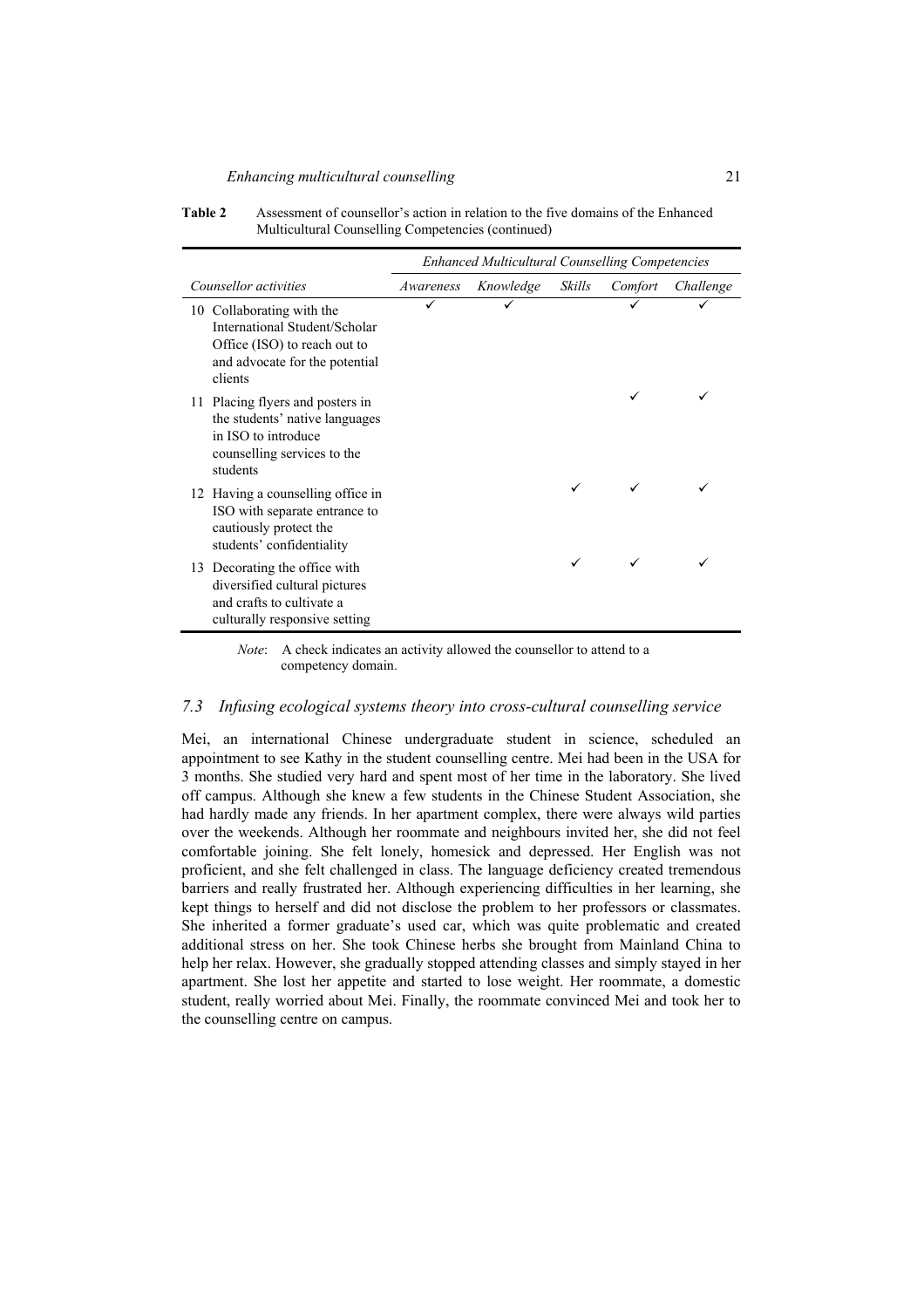## *7.3.1 Assessing and understanding client concerns via ecological systems theory and cultural dimensions theory*

After Kathy greeted Mei with Mandarin Chinese, the official language in the major Chinese societies, Kathy explored Mei's understanding regarding receiving counselling service, explained how a counsellor could help her, and informed her of the option of receiving counselling service at the ISO. Mei decided to see Kathy at the ISO because Mei felt less threatened to receive services associated with the ISO. On a scale (of 1 to 10) assessing her stress level, Mei indicated a nine point; in another assessment of depression, she indicated a six point. Mei was diagnosed with mild depression. Based on additional information gathered from Mei and having Hofstede's cultural dimensions theory in mind, Kathy was able to enter Mei's frame of reference quickly. Kathy applied Bronfenbrenner's ecological systems theory and identified certain risk factors that could result in Mei's depression and stress; meanwhile, there were some protective factors that could help her improve or prevent her from aggravation. Kathy grouped these factors in different systems associated with Mei's life (Figure 1):

- a *Microsystem*: Mei's risk factors included high expectations from parents, which added more pressure on her; lack of English proficiency in a non-native language environment; a problematic vehicle; wild parties in her apartment complex; peer pressure and lack of faculty support. Meanwhile, she was protected by her roommate support and had supportive parents. Mei's honouring her parents' high expectations, a demonstration of filial piety, could be understood via the high-power distance dimension in Chinese culture (Hofstede, 2001, 2010; Diaz et al., 2016).
- b *Mesosystem*: The risk factors included a long distance network of family and close friends in her homeland, which resulted in lonely feelings on a new campus. Another risk factor involved professors and science students' mutual agreement on laboratory access, which resulted in long working hours. The protective factors were a Chinese student association/club on campus and counselling support. The tolerance of long working hours could relate to the restraint (vs. indulgence) dimension in Chinese culture (Hofstede, 2001, 2010; Diaz et al., 2016).
- c *Exosystem*: The risk factors included the one-child family policy of Mainland China, which led to no experience in sibling relationships, and international status, which confined her accessibility to many resources in comparison to domestic students in particular. Mei was from a one-child family, which could result in some deficiencies in her personality and relationship-building skills with others. Her protective factors were social events or religious activities in the community.
- d *Macrosystem*: The risk factors included some Chinese cultural norms which highly stressed career and academic success, bringing honour to the family, 'family first,' and negative views on mental health related concerns. The family first as a cultural norm could result in some pressure in Mei because she was not able to be herself in many ways, such as her choice of academic field and career. The male dominance was a societal factor that might create hardship for her life because she had to work extra hard to gain recognition for her achievements. Regardless of the risk factors, there were still some protective factors valued in the Chinese cultural norms, such as promoting harmony, close interpersonal relationships and a group-oriented culture. The success and honour emphases could be related to the masculinity - enterprising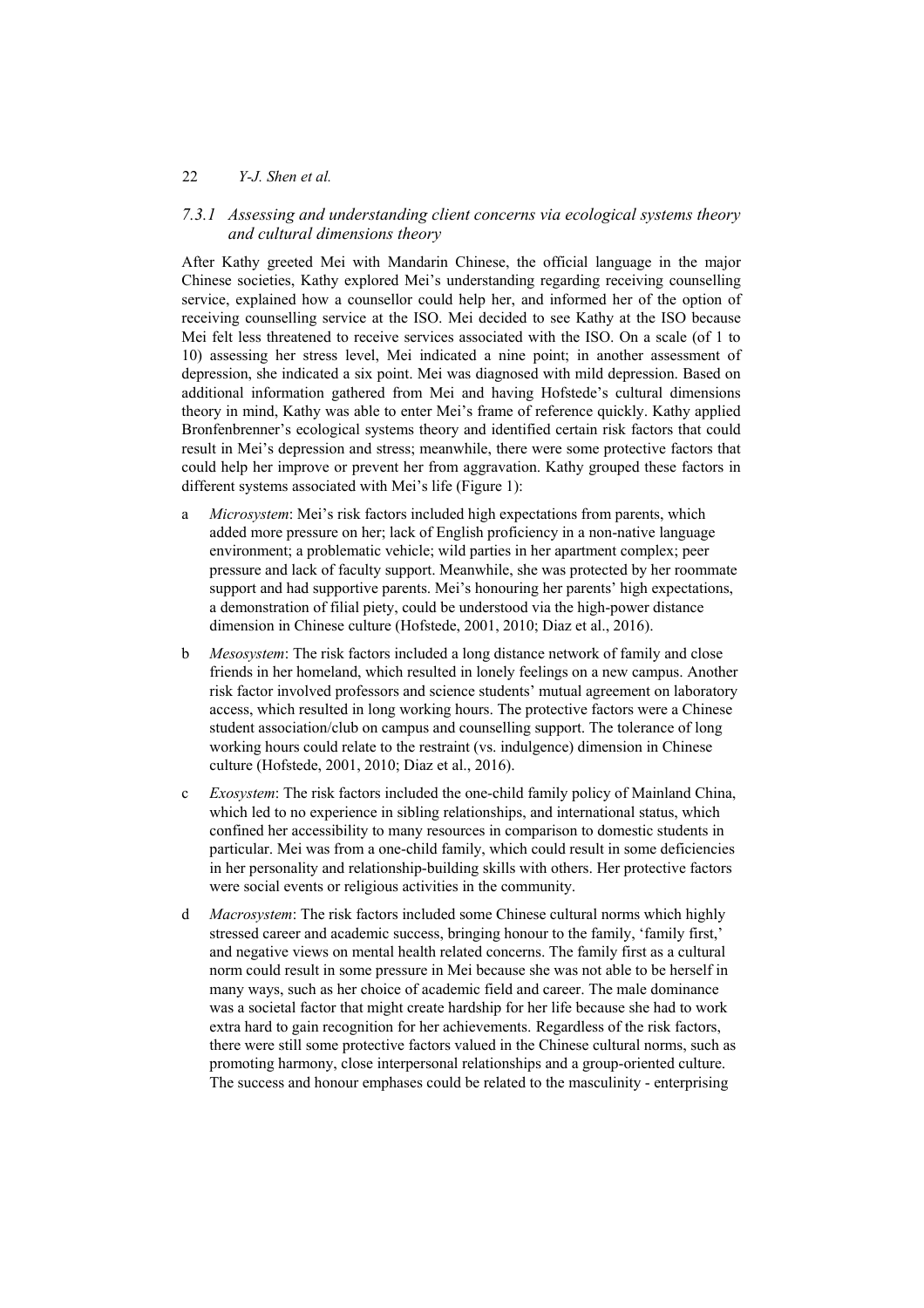(vs. femininity) dimension in Chinese culture; the family first and group-oriented norms could be understood via the collectivism (vs. individualism) dimension (Hofstede, 2001, 2010; Diaz et al., 2016).

## *7.3.2 Implementing contextual-based strategies across the counselling process*

Kathy worked with Mei to reduce the risk factors and increase the protective factors in each system. After obtaining Mei's permission, Kathy contacted Mei's advisor and professors in science to identify possible classmates to assist with Mei's class notes and assignments. Kathy also contacted the Communication Department to explore the possibility of matching Mei with a volunteer student in the language therapy program to meet with Mei on a weekly basis to assist with her oral expression in English. In this manner, Kathy served as a social change agent for Mei. Kathy further suggested that Mei take advantage of the university's Writing Centre. Mei was able to receive tutorial services to improve her English writing. For her living conditions and transportation concerns, Kathy helped her move to an on-campus student residence hall, where she was able to cook her own food, and where wild parties were restricted. This new living condition allowed her to meet some international students, including Chinese students, as well as American students. The public transit system was convenient for the students living in the residence hall and took care of Mei's transportation concern. Kathy worked with Mei on her social skills and encouraged her to be involved in more student activities. In time, Mei participated in activities organised by the International Chinese Student Club and made more friends. Many of the increased protective factors were not in Mei's macrosystem but were found in her microsystem, mesosystem or exosystem.

Mei's situation was improved gradually. She was able to secure desirable grades and envision her graduation with confidence. Kathy continually provided Mei with counselling support until the end of the academic year. Prior to Kathy's termination with Mie, the assessments of her stress and depression levels both resulted in a two to three point (on a 10-point scale), which was deemed as a bearable level for international students.

#### **8 Conclusion**

This article not only proposes a strengthened standard - the Enhanced Multicultural Counselling Competencies (including awareness, knowledge, skills, comfort and challenge) - but also incorporates Bronfenbrenner's ecological systems theory into the cross-cultural counselling process. The original competency domains (awareness, knowledge and skills) are trainer deliberately-cultivated abilities. The addition of two new domains (comfort and challenge), which are trainee intrinsically-integrated abilities, inspires on-going momentum in mental health providers. This addition may facilitate the expansion of service providers' cross-cultural counselling competencies. Contextual aspects were missing in traditional counselling process but have been expected by the multicultural counselling competency standard. The intersection of the ecological systems theory and the Enhanced Multicultural Counselling Competencies, hence, may allow practitioners to systematically address environmental/cultural factors, thus maximising the effectiveness of cross-cultural counselling. Together, the enhanced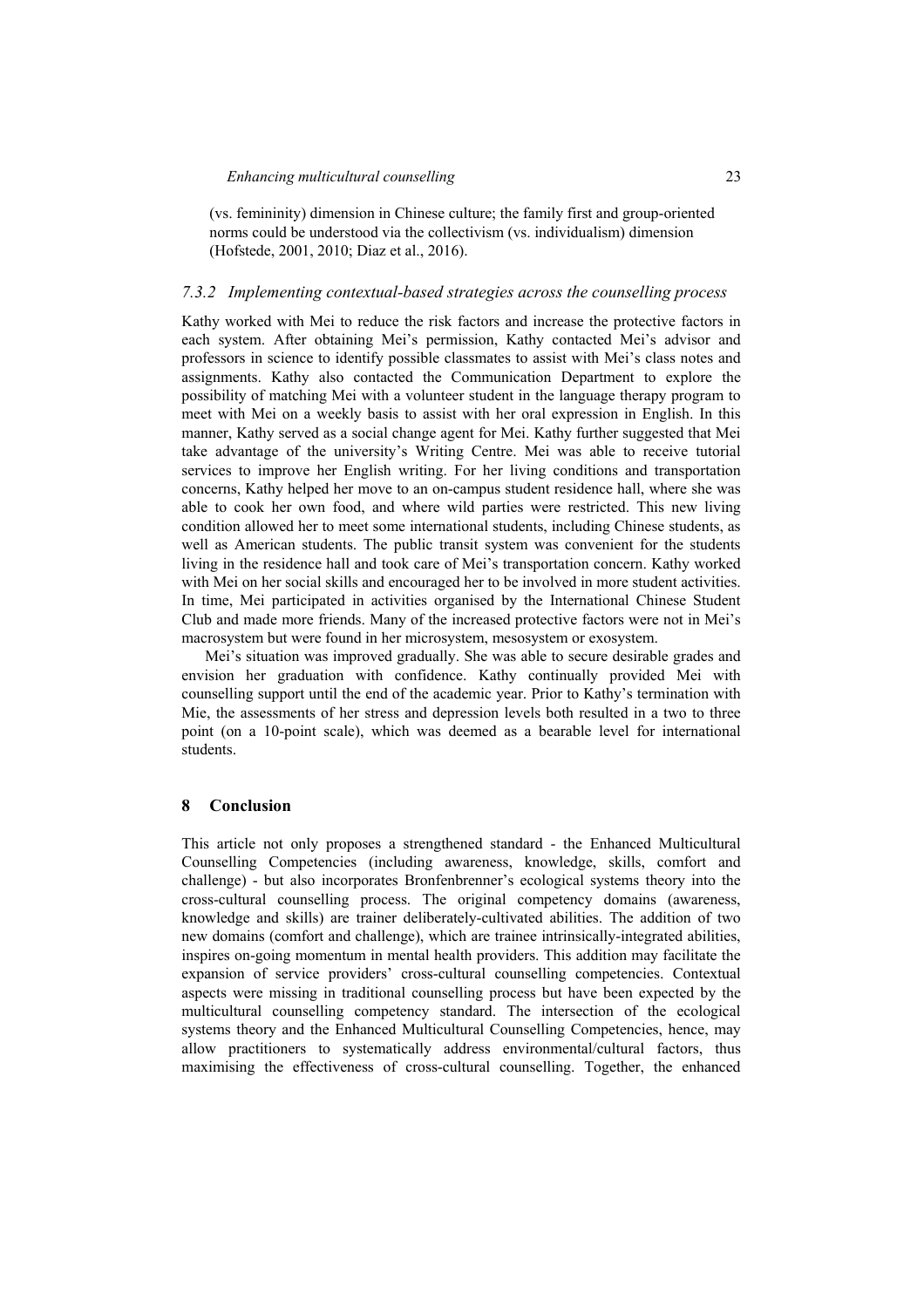multicultural counselling competency standard and contextual-based service model construct a culturally sensitive ecology in the cross-cultural counselling process.

## *8.1 Implications for practice*

Despite the use of Chinese international students in American higher education as sample clientele herein, "multicultural counseling competency is required across all counseling specialties" (ACA, 2014, p.8) serving diverse clients. Therefore, the authors recommend the proposed practices for mental health practitioners who work with various cross-cultural clients with diverse features or cultural backgrounds, including age, gender, ethnicity/race, marriage status, sexual identity, languages, religion, social economic status, immigration status or citizenship, occupation, disability status, life roles, and geographic location. While practitioners may not have much control in gaining ascribed credibility, they can still strive for achieved credibility through the proposed practice. Practitioners should also bear in mind that the revised standard and campus service model suggested do not attempt to take precedence over practitioners' professional judgment because counselling situations could be more complicated in certain cases.

## *8.2 Recommendations for research*

It is worth noting that although based on theoretical underpinnings, the authors developed the proposed practices and recommend them for the considerations of mental health training programs and professionals, research is needed to better determine the effectiveness of these practices. Researchers may examine the following topics:

- a Whether counsellors possessing the original three competency domains only, or the additional two competency domains, or not exhibiting any of these competencies make any difference in relation to clients' perceptions about the counsellors' competence (Weinrach and Thomas, 2002).
- b Which group of counsellors with these three conditions produce most effective counselling outcomes (Weinrach and Thomas, 2002).
- c Whether or not counsellors applying the suggested service model produce more effective counselling outcomes (Smith et al., 2006).
- d Whether or not counsellors possessing the enhanced competencies and simultaneously applying the suggested service model, including the applications of ecological system theory along with other services, produce most effective outcomes (Smith et al., 2006).

## *8.3 Recommendations for profession*

To ensure the implementation of the multicultural counselling competence standard, the ACA has been the monitoring body to oversee the practice. According to the *2014 ACA Code of Ethics* (ACA, 2014, p.8), counsellors should "gain knowledge, personal awareness, . . . , and skills pertinent to being a culturally competent counselor in working with a diverse client population". Awareness, knowledge and skills have already been listed. The association may also want to embrace additional domains, such as comfort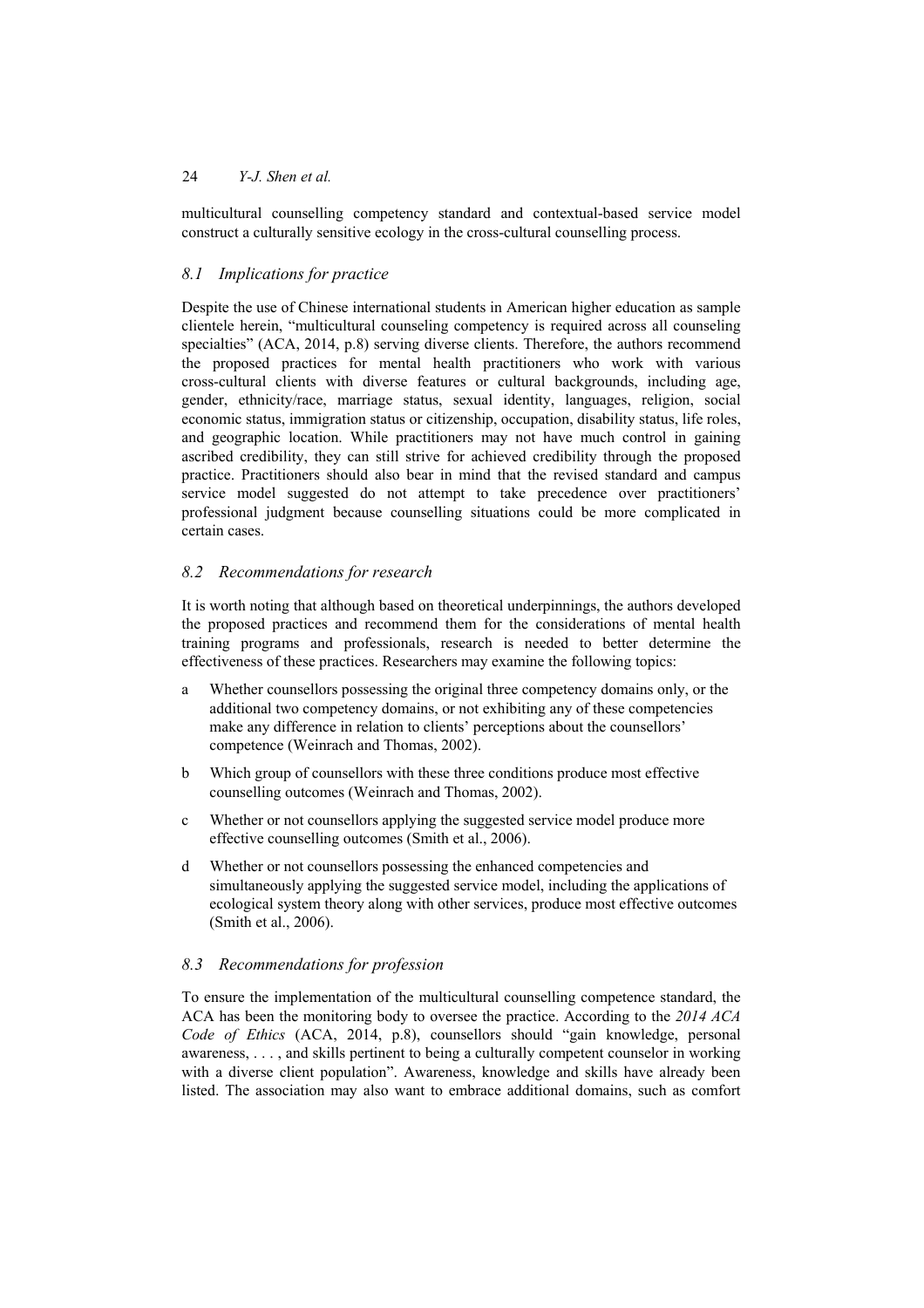and challenge. The quality of cross-cultural counselling services cannot be enhanced and sustained unless the profession, as well as the professionals, can acknowledge and endorse effective competency domains.

In conclusion, it is hoped that with Enhanced Multicultural Counselling Competencies and a contextual-based intervention approach, mental health practitioners can provide the fast diversifying clientele with much more effective services. The recommended standard and practices should be treated as living documents/protocols and continual refinement should take place in accordance with evolving research and clinical results. Essentially, the improvement of cross-cultural counselling services with Chinese students, other international students, and with any other cultural groups must rely on mental health professionals' continual growth to develop more competencies, scholars' future research on culturally responsive applications of more creative models and counselling associations' unfailing endorsement.

#### **References**

- American Counseling Association (2003) *ACA Governing Council Meeting Minutes*, American Counseling Association, Alexandria, VA.
- American Counseling Association (2014) *2014 ACA Code of Ethics.* [online] http://www.counseling.org/docs/ethics/2014-aca-code-of-ethics.pdf?sfvrsn=4 (accessed 28 June 2016).
- American Psychological Association (2016) *APA Guidelines on Multicultural Education, Training, Research, Practice and Organizational Change for Psychologists*. [online] http://www.apa.org /pi/oema/resources/policy/multicultural-guidelines.aspx (accessed 28 June 2016).
- Arredondo, P. and D'Andrea, M. (1995) 'AMCD approves multicultural counseling competency standards', *Counseling Today*, Vol. 45, pp.28–29*.*
- Arredondo, P. and Toporek, R. (2004) 'Multicultural counseling competencies = ethical practice', *Journal of Mental Health Counseling*, Vol. 26, No. 1, pp.44–55.
- Arredondo, P., Toporek, R., Brown, S.P., Jones, J., Locke, D.C., Sanchez, J. and Stadler, H. (1996) 'Operationalization of the multicultural counseling competencies', *Journal of Multicultural Counseling and Development*, Vol. 24, No. 1, pp.42–78.
- Associated Press (2012) *Whites Will No Longer Be a Majority in U.S. by 2043 as Hispanic Population Surges, Census Data Reveals*, Daily Mail.com. [online] http://www.dailymail.co. uk/news/article-2247119/2043-census-prediction-US-whites-longer-majority-Hispanicpopulation-surges.html (accessed 1 August 2016).
- Bertram, D.M., Poulakis, M., Elsasser, B.S. and Kumar, E. (2014) 'Social support and acculturation in Chinese international students', *Journal of Multicultural Counseling and Development,* Vol. 42, No. 2, pp.107–124.
- Bronfenbrenner, U. (1979) *The Ecology of Human Development: Experiments by Nature and Design*, Harvard University Press, Cambridge, MA.
- Bronfenbrenner, U. (1986) 'Ecology of the family as a context for human development: research perspectives', *Developmental Psychology*, Vol. 22, No. 6, pp.723–742.
- Bronfenbrenner, U. (1992) 'Ecological systems theory', in Vasta, R. (Ed.): S*ix Theories of Child Development: Revised Formulations and Current Issues*, Jessica Kingsley Publishers, London, pp.187–249.
- Bronfenbrenner, U. and Ceci, S.J. (1994) 'Nature-nurture reconceptualized in developmental perspective: a bioecological model', *Psychological Review*, Vol. 101, No. 4, pp.568–586.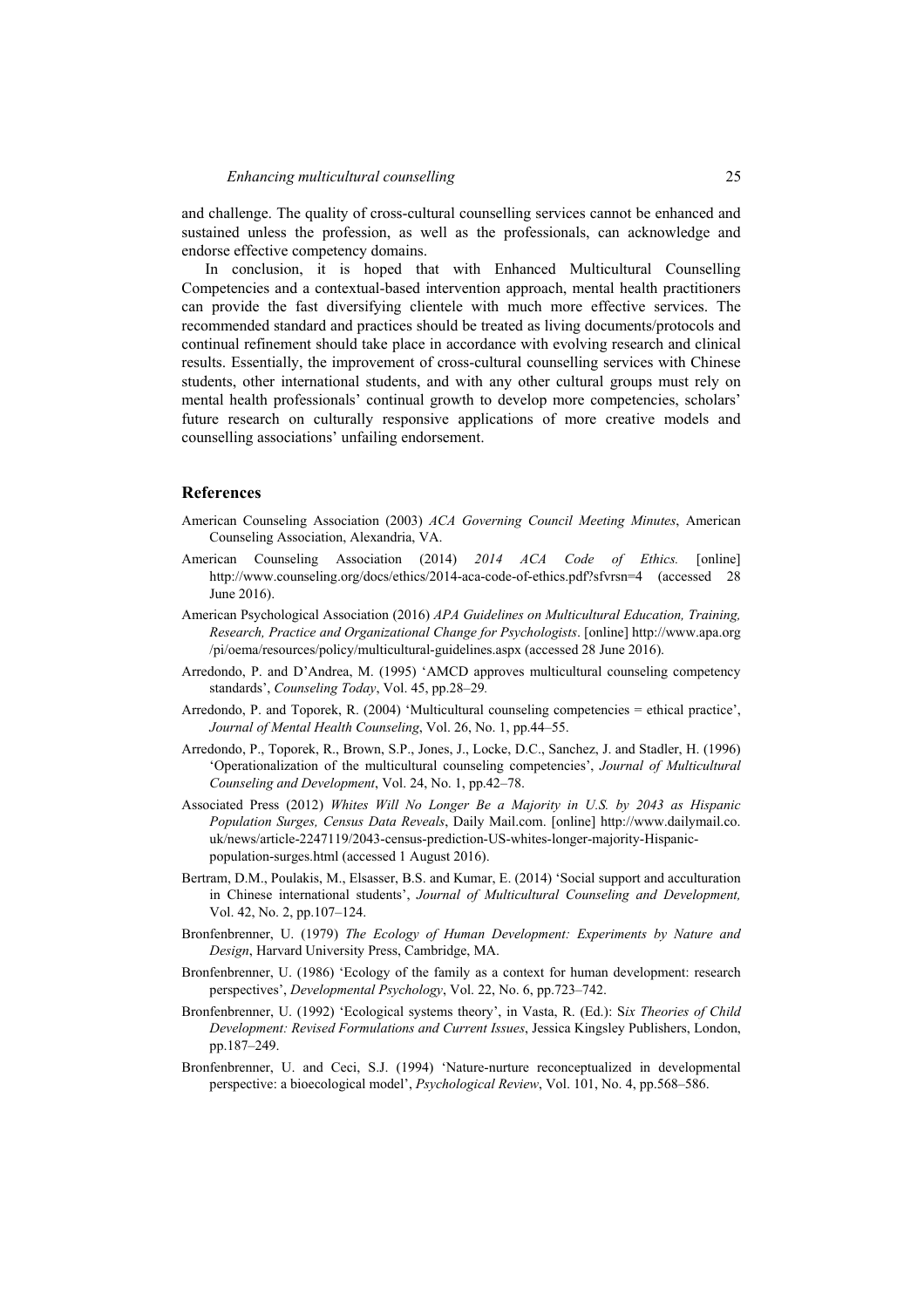- Chao, R.C-L. (2012) 'Racial/ethnic identity, gender-role attitudes, and multicultural counseling competence: the role of multicultural counseling training', *Journal of Counseling and Development*, Vol. 90, No. 1, pp.35–44. doi:10.1111/j.1556-6676.2012.00006.x.
- Coleman, H.K. (2004) 'Multicultural counseling competencies in a pluralistic society', *Journal of Mental Health Counseling*, Vol. 26, No. 1, pp.56–66.
- Constantine, M.G., Kindaichi, M., Arorash, T.J., Donnelly, P.C. and Jung, K.K. (2002) 'Clients' perceptions of multicultural counseling competence: current status and future directions', *Counseling Psychologist*, Vol. 30, No. 3, pp.407–416.
- Constantine, M.G. and Ladany, N. (2001) 'New visions for defining and assessing multicultural counseling competence', in Ponterotto, J. G., Casas, J. M., Suzuki, L. A. and Alexander, C. M. (Eds.): *Handbook of Multicultural Counseling*, 2nd ed., Sage, Thousand Oaks, CA, pp.482–498.
- Diaz, C., Nelson Jr., R., Morin, J., Denn, A., Tien, H. and Steinberg, H. (2016) 'Customer service and Hofstede's cultural dimensions in China', *Allied Academies International Conference. Academy for Studies in International Business. Proceedings*, Vol. 16, No. 1, p.5.
- Essounga-Njan, Y. (2015) 'Healthcare management: do quality and standards vary based on national culture', *International Journal of Services and Standards*, Vol. 10, No. 1–2, pp.72–88. doi:10.1504/IJSS.2015.06806.
- Essounga-Njan, Y., Levine, H., Ding, N. and Mercier, S. (2013) 'Leadership and spirituality in business and public administration: a cross-cultural empirical study comparing the USA and France', *International Journal of Services and Standards*, Vol. 8, No. 4, pp.295–314. doi:10.1504/IJSS.2013.058220.
- Frey, L.L. and Roysircar, G. (2006) 'South Asian and East Asian international students' perceived prejudice, acculturation, and frequency of help utilization', *Journal of Multicultural Counseling and Development*, Vol. 34, No. 4, pp.208–222.
- Fuertes, J.N., Stracuzzi, T.I., Bennet, J., Scheinholtz, J., Mislowack, A., Hersh, M. and Cheng, D. (2006) 'Therapist multicultural competency: a study of therapy dyads', *Psychotherapy: Theory, Research, Practice, Training*, Vol. 43, No. 4, pp.480–490.
- Goldstein, E.D. (2007) 'Sacred moments: implications on well-being and stress', *Journal of Clinical Psychology*, Vol. 63, No. 10, pp.1001–1019. doi:10.1002/jclp.20402.
- Hansen, N.D., Randazzo, K.V., Schwartz, A., Marshall, M., Kalis, D., Frazier, R., Burke, C., Kershner-Rice, K. and Norvig, G. (2006) 'Do we practice what we preach? An exploratory survey of multicultural psychotherapy competencies', *Professional Psychology: Research and Practice,* Vol. 37, No. 1, pp.66–74. doi:10.1037/0735-7028.37.1.66.
- Hayes, J.A., Gelso, C.J. and Hummel, A.M. (2011) 'Managing countertransference', *Psychotherapy*, Vol. 48, No. 1, pp.88–97. doi:10.1037/a0022182.
- Hill, N.R., Vereen, L.G., McNeal, D. and Stotesbury, R. (2013) 'Multicultural awareness, knowledge, and skills among American counselor trainees: group differences in self-perceived competence based on dispositional and programmatic variables', *International Journal for the Advancement of Counselling*, Vol. 35, No. 4, pp.261–272. doi:10.1007/s10447-012-9181-5.
- Hofstede, G. (2001) Culture's Consequences: Comparing Values, Behaviors, Institutions, and Organizations Across Nations, 2nd ed., Sage, Thousand Oaks, CA.
- Hofstede, G., Hofstede, G.J. and Minkov, M. (2010) Cultures and Organizations: Software of the Mind, 3rd ed., McGraw-Hill, New York.
- Holcomb-McCoy, C.C. (2005) 'Investigating school counselors' perceived multicultural competence', *Professional School Counseling*, Vol. 8, No.5, pp.414–423.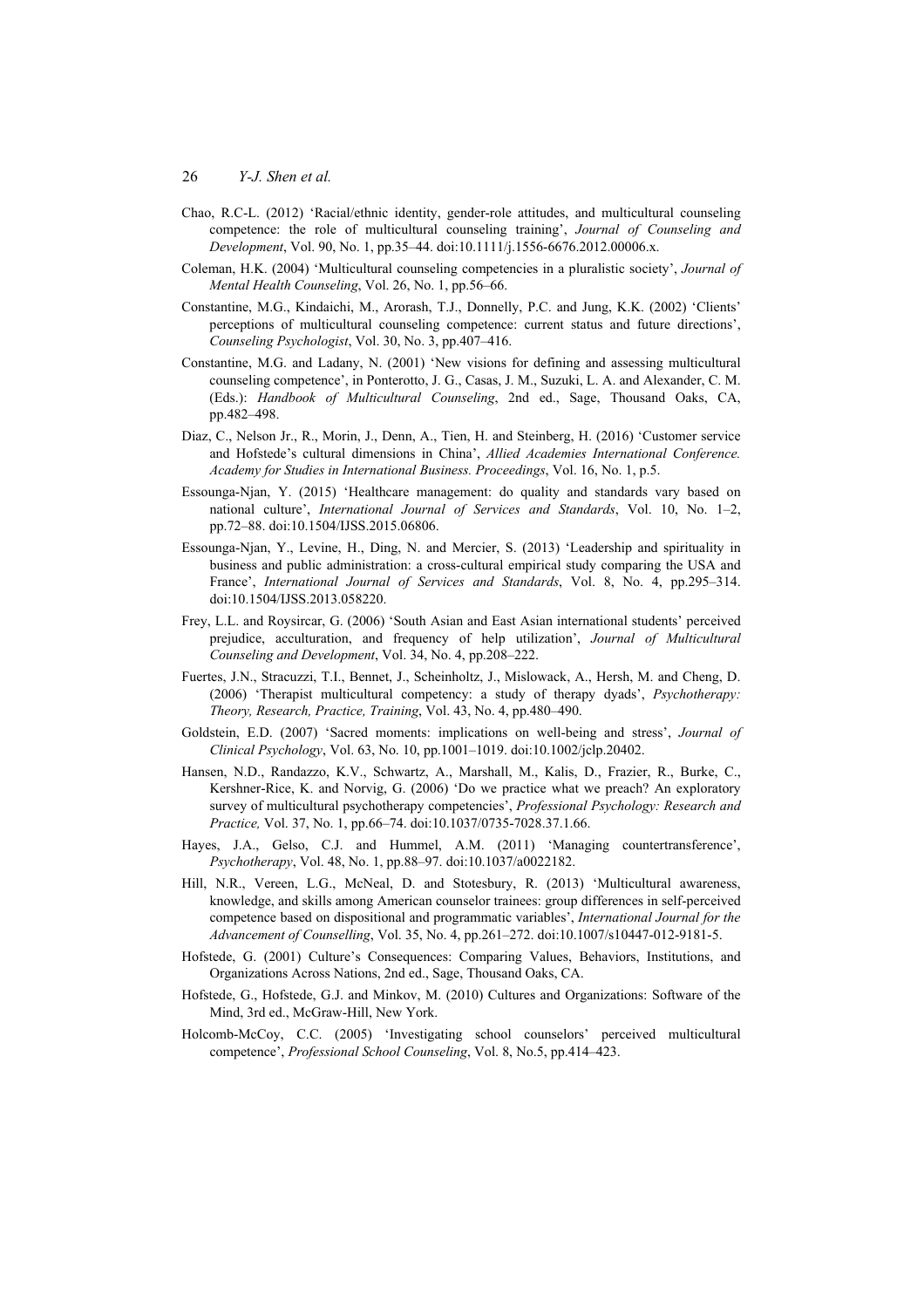- Holcomb-McCoy, C.C., Harris, P., Hines, E.M. and Johnston, G. (2008) 'School counselors' multicultural self-efficacy: a preliminary investigation', *Professional School Counseling*, Vol. 11, No. 3, pp.166–178. doi:10.5330/PSC.n.2010-11.166.
- Holcomb-McCoy, C.C. and Myers, J.E. (1999) 'Multicultural competence and counselor training: a national survey', *Journal of Counseling and Development*, Vol. 77, No. 3, pp.294–302.
- Hou, Z-J. and Zhang, N. (2007) 'Counseling psychology in China', *Applied Psychology: An International Review*, Vol. 56, No. 1, pp.33–50.
- Institute of International Education (2016a) *International Students in the United States, 2005–06*. [online] Open Doors. http://www.iie.org/Services/Project-Atlas/United-States/International-Students-In-US#.V5V85fkrJdg (accessed 1 August 2016).
- Institute of International Education (2016b) *International Students in the United States, 2014–15*. [online] Open Doors. http://www.iie.org/Services/Project-Atlas/United-States/International-Students-In-US#.V3qIL\_197IU (accessed 1 August 2016).
- Institute of International Education (2016c) *Press Release.* [online] Open Doors*.* http://www.iie.org/Who-We-Are/News-and-Events/Press-Center/Press-Releases/2015/2015- 11-16-Open-Doors-Data#.V5MPLfkrJdg (accessed 1 August 2016).
- Ivey, A.E., Ivey, M.B. and Zalaquett, C.P. (2013) Intentional Interviewing and Counseling: Facilitating Client Development in a Multicultural Society, 8th ed., Brooks/Cole, Belmont, CA.
- Kim, B.S., Li, L.C. and Liang, T.H. (2002) 'Effects of Asian American client adherence to Asian cultural values, session goal, and counselor emphasis of client expression on career counseling process', *Journal of Counseling Psychology*, Vol. 49, No. 3, pp.342–354.
- Kung, W.W. (2004) 'Cultural and practical barriers to seeking mental health treatment for Chinese Americans', *Journal of Community Psychology*, Vol. 32, No. 1, pp.27–43.
- Liu, L. (2016) Chinese Student Migration and Selective Citizenship: Mobility Community and Identity Between China and the United States, Routledge, New York.
- McClure, J.W. (2007) 'International graduates' cross-cultural adjustment: experiences, coping strategies, and suggested programmatic responses', *Teaching in Higher Education*, Vol. 12, No. 2, pp.199–217.
- Ministry of Education, the Republic of China (2016) *ROC (Taiwan) Students in the USA (1950–2004).* [online] http://english.moe.gov.tw/public/Data/New72817222271.jpg (accessed 3 August 2016).
- Mori, S. (2000) 'Addressing the mental health concerns of international students', *Journal of Counseling and Development*, Vol. 78, No. 2, pp.137–144. doi:10.1002/j.1556- 6676.2000.tb02571.x.
- Patterson, C.H. (2004) 'Do we need multicultural counseling competencies?', *Journal of Mental Health Counseling*, Vol. 26, No. 1, pp.67–73.
- Pedersen, P.B. (2008) 'Ethics, competence, and professional issues in cross-cultural counseling', in Pedersen, P. B., Draguns, J. G., Lonner, W. J. and Trimble, J. E. (Eds.): *Counseling Across Cultures*, 6th ed., Sage, Thousand Oaks, CA, pp.5–20. doi:10.4135/ 9781483329314.n1.
- Quin, A. (2013) 'A person-centered approach to multicultural counseling competence', *Journal of Humanistic Psychology*, Vol. 53, No. 2, pp.202–251. https://zh.wikipedia.org/wiki/%E4% B8%AD%E5%9C%8B%E6%91%BA%E7%B4%99 (accessed 1 August 2016)*.*
- Shallcross, L. (2013, September) 'Multicultural competence: a continual pursuit', *Counseling Today*. [online] http://ct.counseling.org/2013/09/multicultural-competence-a-continualpursuit/ (accessed 1 August 2016).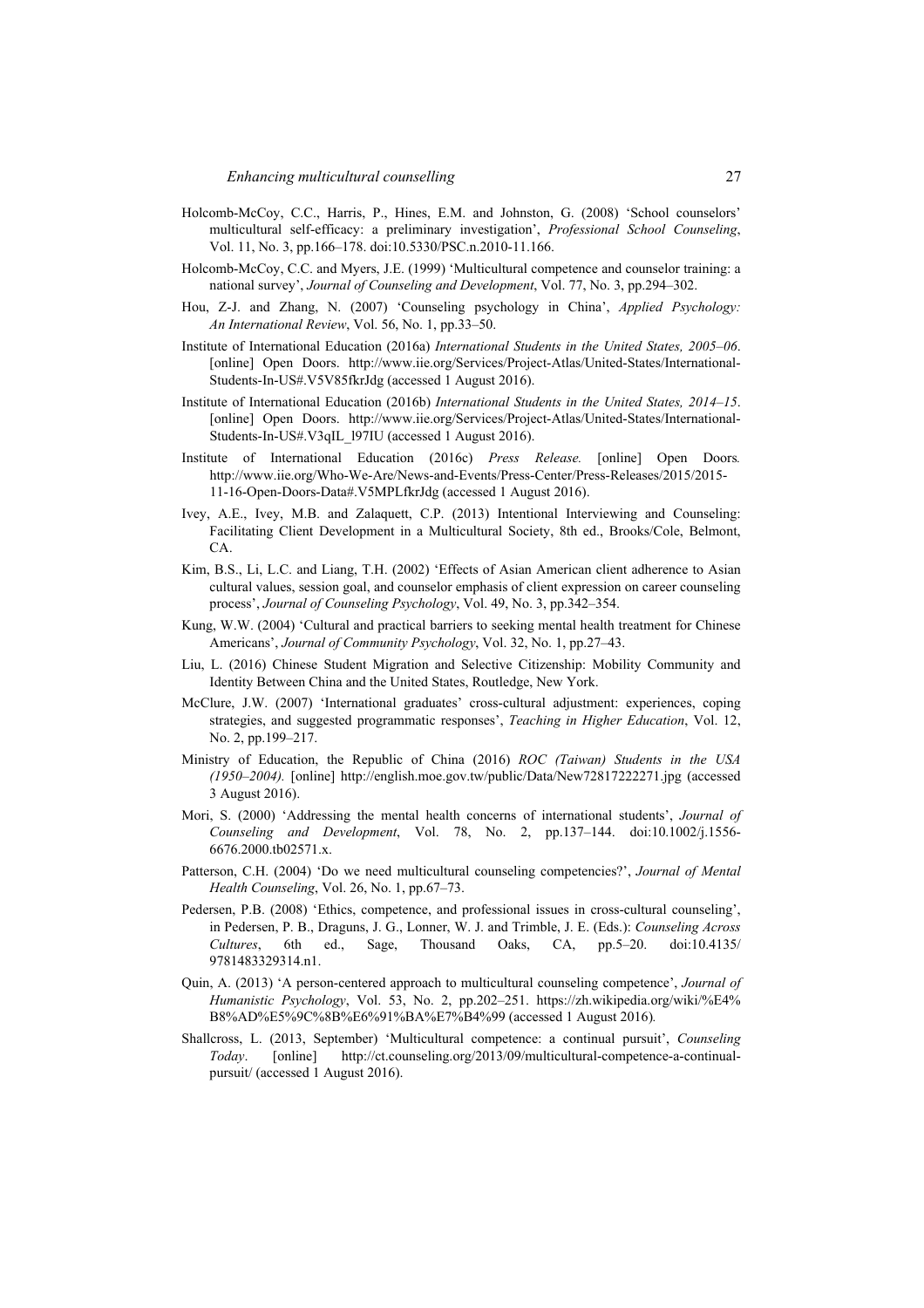- Shen, Y-J. (2015) 'Cultivating multiculturally competent counselors through movies', *Journal of Creativity in Mental Health*, Vol. 10, No. 2, pp.232–246. doi:10.1080/15401383.2014.959679.
- Shen, Y-J. (2016) 'A descriptive study of school counselors' play therapy experiences with the culturally diverse', *International Journal of Play Therapy*, Vol. 25, No. 2, pp.54–63. doi:10.1037/pla0000017.
- Shen, Y-J. (in press) 'School counselors' training, ethnicity, and experience associated with comfort and challenge levels of counseling Asian Americans', *Journal of Intercultural Disciplines*.
- Shen, Y-J. and Herr, E.L. (2003) 'Perceptions of play therapy in Taiwan: the voices of school counselors and counselor educators', *International Journal for the Advancement of Counselling*, Vol. 25, No. 1, pp.27–41.
- Shen, Y-J. and Herr, E.L. (2004) 'Career placement concerns of international graduate students: a qualitative approach', *Journal of Career Development*, Vol. 31, No. 1, pp.15–29.
- Shen, Y-J. and Lowinger, J.R. (2007) 'School counselors' self-perceived Asian American counseling competence', *Professional School Counseling*, Vol. 11, No. 1, pp.69–71. doi:10.5330/PSC.n.2010-11.69.
- Shen, Y-J., Ramirez, S., Kranz, P.L., Tao, X. and Ji, Y. (in press) 'Physical environment considerations for play therapy with Chinese children', *American Journal of Play*.
- Shen, Y.-J. and Sink, C.A. (2002) 'Helping elementary-age children cope with disasters', *Professional School Counseling,* Vol. 5, No. 5, pp.322–330.
- Sherry, M., Thomas, P. and Chui, W.H. (20l0) 'International students: a vulnerable student population', *Higher Education*, Vol. 60, No. 1, pp.33–46.
- Smith, T.B., Constantine, M.G., Dunn, T.W., Dinehart, J.M. and Montoya, J.A. (2006) 'Multicultural education in the mental health professions: a meta-analytic review', *Journal of Counseling Psychology*, Vol. 53, No. 1, pp.132–145. doi:10.1037/0022-0167.53.1.132.
- Sodowsky, G.R., Taffe, R.C., Gutkin, T.B. and Wise, S.L. (1994) 'Development of the multicultural counseling inventory: a self-report measure of multicultural competencies', *Journal of Counseling Psychology*, Vol. 41, No. 2, pp.137–148.
- Sperry, L. (2010) 'Culture, personality, health, and family dynamics: cultural competence in the selection of culturally sensitive treatments', *The Family Journal*, Vol. 18, No. 3, pp.316–320. doi:10.1177/1066480710372129.
- Sue, D.W., Arredondo, P. and McDavis, R.J. (1992) 'Multicultural counseling competencies and standards: a call to the profession', *Journal of Counseling and Development*, Vol. 70, No. 4, pp.477–486.
- Sue, D.W., Bernier, J.E., Durran, A., Feinberg, L., Pedersen, P., Smith, E.J. and Vasquez-Nuttall, E. (1982) 'Position paper: cross-cultural counseling competencies', *The Counseling Psychologist*, Vol. 10, No. 2, pp.45–52.
- Sue, D.W. and Sue, D. (2013) *Counseling the Culturally Diverse: Theory and Practice*, 6th ed., Wiley, Hoboken, NJ.
- Sue, S. (1994) 'Mental health', in Zane, N.W.S., Takeuchi, D.T. and Young, K.N.J. (Eds.): *Confronting Critical Health Issues of Asian and Pacific Islander Americans*, Sage, Thousand Oaks, CA, pp.266–288.
- Sue, S. and Zane, N. (1987) 'The role of culture and cultural techniques in psychotherapy: a critique and reformulation', *American Psychologist*, Vol. 42, No. 1, pp.37–45.
- Swank, J.M. and Shin, S.M. (2015) 'Nature-based child-centered play therapy: an innovative counseling approach', *International Journal of Play Therapy*, Vol. 24, No. 3, pp.151–161. doi:10.1037/a0039127.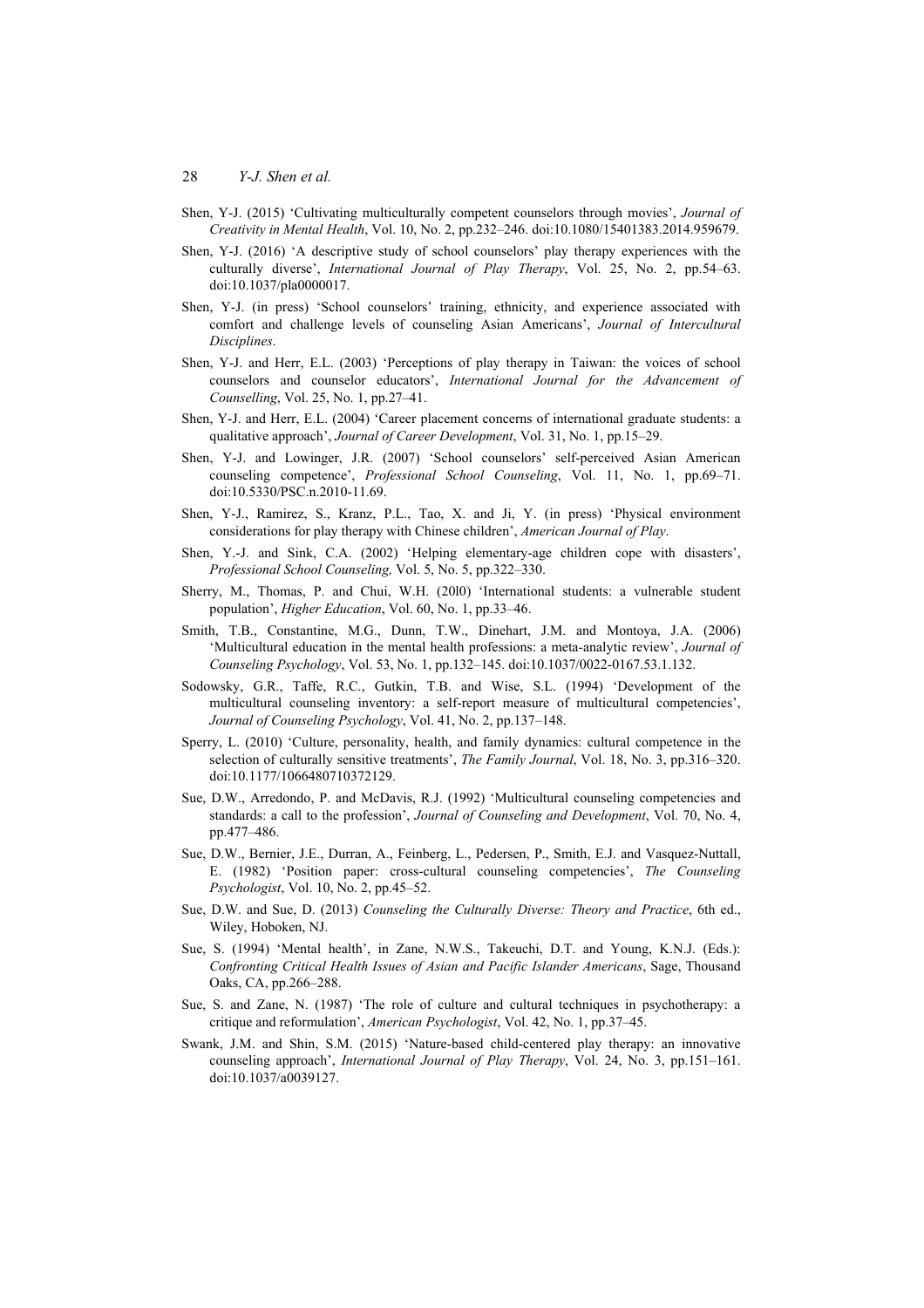- Ting, J.Y. and Hwang, W. (2009) 'Cultural influences on help-seeking attitudes in Asian American students', *American Journal of Orthopsychiatry*, Vol. 79, No. 1, pp.125–132.
- Tseng, W-S. (2001) *Handbook of Cultural Psychiatry*, Academic Press, San Diego, CA.
- Uba, L. (1994) Asian Americans: Personality Patterns, Identity, and Mental Health, Guilford Press, New York.
- Vontress, C. and Jackson, M. (2004) 'Reactions to the multicultural counseling competencies debate', *Journal of Mental Health Counseling*, Vol. 26, No. 1, pp.74–80.
- Wang, A., Guan, S., Koong, K.S. and Koong, L.Y. (2016) 'An M/M/1 and M/M/2 queuing solution to improve virtual scheduling in healthcare', *International Journal of Electronic Healthcare*, Vol. 9, No. 1, pp.42–59.
- Wang, S. and Kim, B.S.K. (2010) 'Therapist multicultural competence, Asian American participants' cultural values, and counseling process', *Journal of Counseling Psychology*, Vol. 57, No. 4, pp.394–401. doi:10.1037/a0020359.
- Weinrach, S.G. and Thomas, K.R. (2002) 'A critical analysis of the multicultural counseling competencies: implications for the practice of mental health counseling', *Journal of Mental Health Counseling*, Vol. 24, No. 1, pp.20–35.
- Weinrach, S.G. and Thomas, K.R. (2004) 'The AMCD multicultural counseling competencies: a critically flawed initiative', *Journal of Mental Health Counseling*, Vol. 26, No. 1, pp.81–93.
- Wikipedia (2016a, 16 July) *One-Child Policy*. [online] https://zh.wikipedia.org/wiki/%E4%B8% AD%E5%9C%8B%E6%91%BA%E7%B4%99 (accessed 1 August 2016).
- Wikipedia (2016b, 3 August) *Women in China*. [online] https://en.wikipedia.org/wiki/ Women in China (accessed 8 August 2016).
- Wikipedia (2016c, 2 August) *Women in Taiwan*. [online] https://en.wikipedia.org/wiki/ Women\_in\_Taiwan (accessed 8 August 2016).
- Wilmshurst, L. (2015) *Child and Adolescent Psychopathology: A Casebook*, 3rd ed., Sage, Los Angeles, CA.
- Worthington, R.L., Soth-McNett, A.M. and Moreno, M.V. (2007) 'Multicultural counseling competencies research: a 20-year content analysis', *Journal of Counseling Psychology*, Vol. 54, No. 4, pp.351–361. doi:10.1037/0022-0167.54.4.351.
- Wu, H-P., Garza, E. and Guzman, N. (2015) 'International student's challenge and adjustment to college', *Education Research International*, Vol. 2015, pp.1–9. doi:10.1155/2015/202753.
- Xie, B. (2008) 'Chinese international students' perceptions and attitudes toward seeking psychological counseling services: a qualitative exploration', *Dissertation Abstracts International*, Vol. 68, No. 7-B, pp.4852.
- Yamazaki, M., Taira, N., Shun-ya, N. and Yokoyama, T. (1997) 'The role of ethnicity in the development of the Asian students' attitudes toward Japanese and other cultures', *Japanese Journal of Educational Psychology*, Vol. 45, No. 2, pp.119–128.
- Yan, K. and Berliner, D.C. (2011) 'Chinese international students in the United States: demographic trends, motivations, acculturation features, and adjustment challenges', *Asia Pacific Education Review*, Vol. 12, No. 2, pp.173–184.
- Zhai, L. (2002) Studying international students: adjustment issues and social support. [online] ERIC, ED474481.http://www.eric.ed.gov/contentdelivery/servlet/ERICServlet? accno=ED474481 (accessed 30 July, 2016).
- Zhang, A.Y., Snowden, L.R. and Sue, S. (1998) 'Differences between Asian and White Americans' help seeking and utilization patterns in the Los Angeles area', *Journal of Community Psychology*, Vol. 26, No. 4, pp.317–326. doi:10.1002/(SICI)1520-6629(199807)26:4 <317::AID-JCOP2>3.0.CO;2-Q.